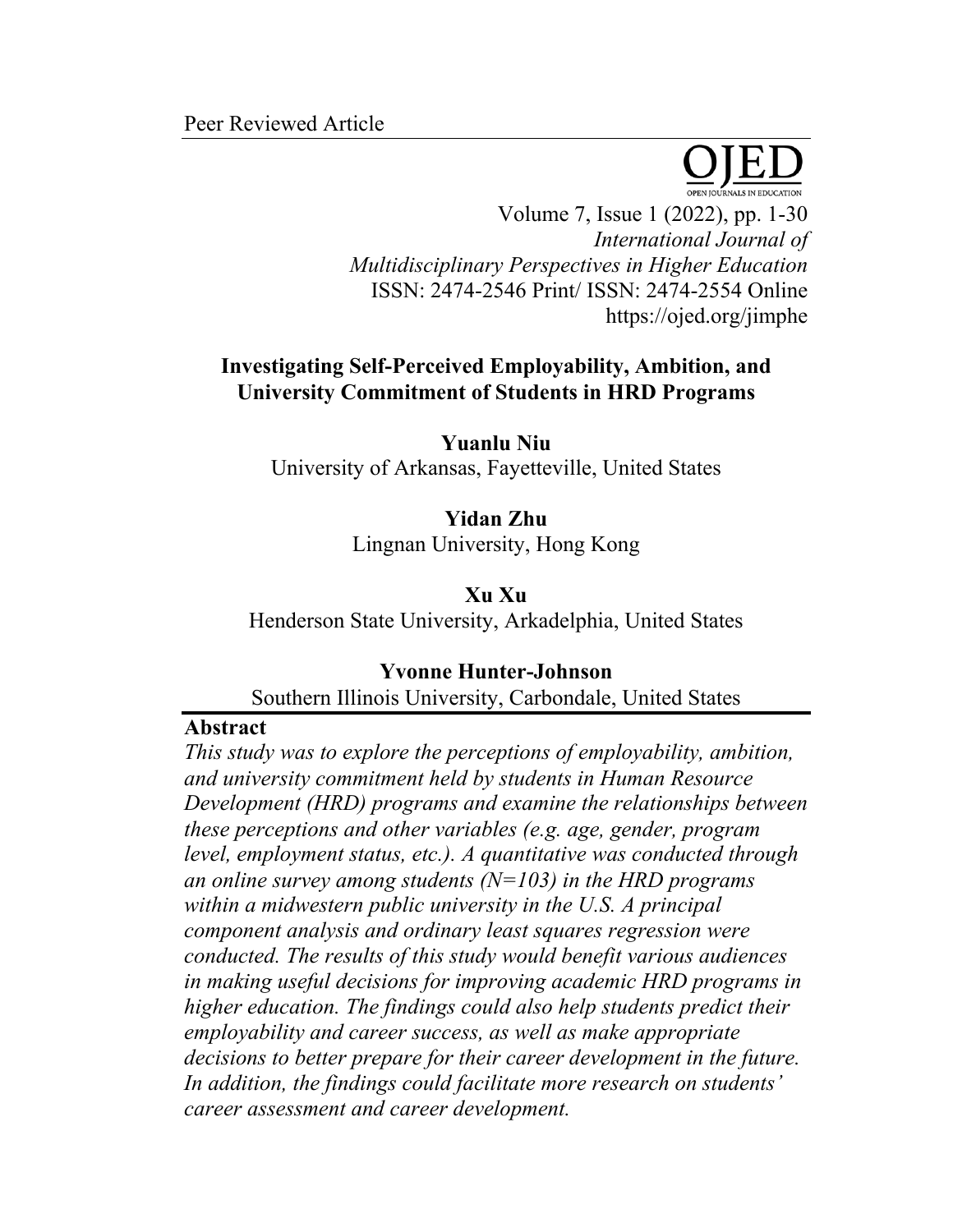Keywords: Self-perceived employability, ambition, university commitment, students in HRD programs

According to the Bureau of Labor Statistics (2018), approximately 60 percent of working-age people have a job or were looking for one. Formal education is one of the most important investments to increase individuals' human capital (Becker, 1993; Judge et al., 1995). The return on investment of higher education improves individuals' security in the modern labor market and creates more opportunities for them to have successful careers (Becker, 1993; Berntson et al., 2006). Growing attention has been paid to the perception of employability to measure the return on investment of higher education. Previous studies (e. g. Berntson et al., 2006; Wittekind et al., 2010) have indicated that individuals with a higher level of education are more likely to have high perceived employability. Therefore, improving employability remains a public policy concern.

The missions of higher education institutions are to train people for practical work, prepare people for lifelong employment and ensure that individuals are adaptable to changing demands of the labor market (Akdere & Conceição, 2009; Drange et al., 2018; Solbrekke & Karseth, 2006). To that end, the degree programs in the field of Human Resource Development (HRD) focus on providing "people acquire the knowledge and skills needed to establish and progress in a variety of careers, including careers related to training and development, talent development, and organizational development" (Greer & Waight, 2017, p.191). To address the needs of adult students, HRD programs were established to prepare future practitioners, provide continuing professional development, and educate the next generations of researchers and teachers. (Dwyer et al., 2013; Kuchinke, 2002).

It is important to understand the perceived employability of students, which is one of the most significant outcomes of education. However, while there were many studies on HRD academic programs (e.g. Akdere & Conceição, 2009; Dwyer et al., 2013; Greer & Collins, 2017), very few research focused on the HRD students' perceived employability. Only two studies (Greer & Waight, 2017; Niu et al., 2019) have explored the perceived employability and career success among graduates of HRD programs. To address this gap and help higher education institutes develop strategies for employment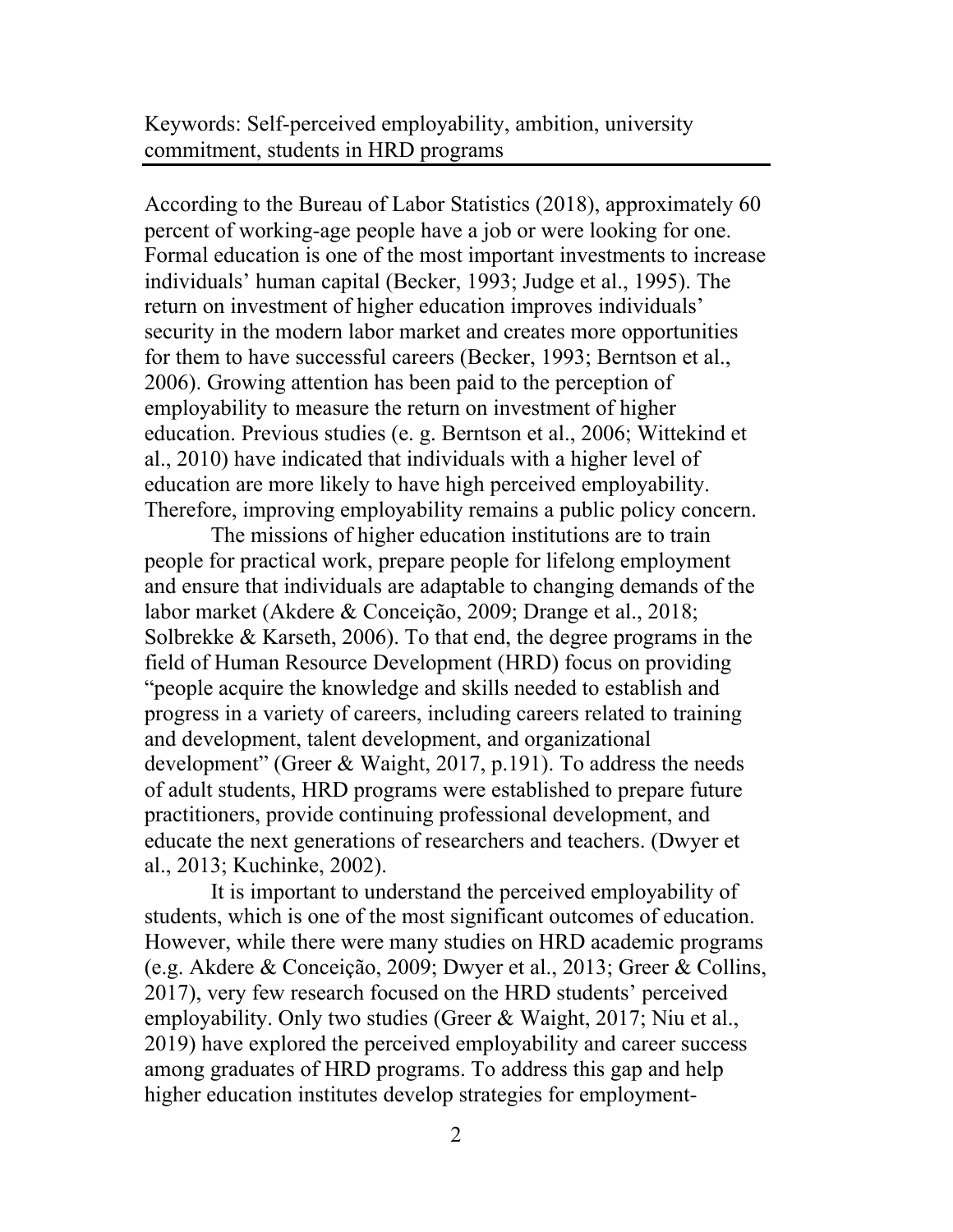outcomes improvement, the present study aimed to explore the perceptions of employability, ambition, and university commitment held by both undergraduate and graduate students in the HRD programs and examine the relationships between these perceptions and other variables (e.g. age, gender, program level, employment status, etc.).

The results of this study would benefit various audiences in making useful decisions for improving academic HRD programs in higher education through promoting students' employability and career success, as well as make appropriate decisions to better prepare for their career development in the future. In addition, the findings could facilitate more research on students' career assessment and career development. Therefore, the present study was guided by the following two research questions:

1. To what extent do the HRD students perceive their employability, ambition, and university commitment?

2. To what extent are the HRD students' self-perceived employability, their ambition, and university commitment related to other variables (e.g. age, gender, program level, employment status, etc.)?

# **Literature Review Perceived Employability**

Employability, as a complex and multidimensional concept, refers to a set of achievements, skills, understandings, and personal attributes that enables individuals to gain initial employment, maintain employment and obtain new employment if required (Holland, 2019; Rothwell & Arnold, 2007; Van der Heijde & van der Heijden, 2006; Yorke, 2004). Previous studies on employability focused on adaptability to the labor market (Hillage & Pollard, 1998), capacity for learning (Bagshaw, 1996; Lane, et al., 2002), career management and job-search skills (Rothwell & Arnold, 2007), and professional knowledge (Van der Heijden, 2002). Perceived employability focuses on "the perceived ability to attain sustainable employment appropriate to one's qualification level" (Rothwell et al., 2008, p. 2). Individuals' perception of their possibilities of obtaining and maintaining employment is considered one of the most important elements for understanding employability (Lo Presti & Pluviano, 2016; Niu et. al., 2019). Holland (2019) pointed out that employability depends on four key attributes for job seekers on an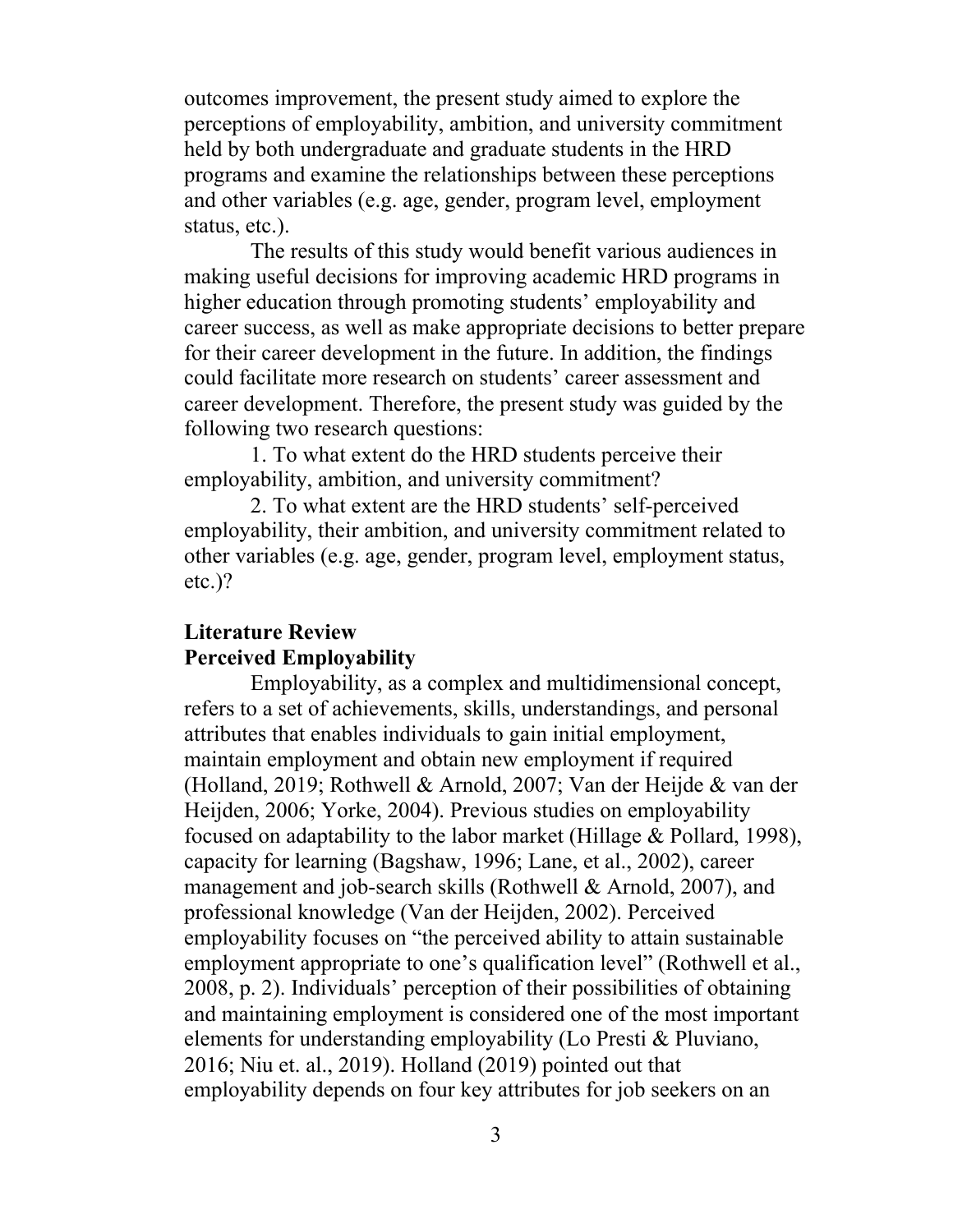individual basis, which includes a) their assets in terms of the knowledge, skills and attitudes they possess, b) the way they use and deploy those assets, c) the way they present them the assets to employers, and d) the context (e.g., personal circumstances and labor market environment) within which they see work. In addition, Lo Presti and Pluviano (2016) argued that individuals' perceptions are more important than objective circumstances because accurate perceptions can result in adaptive attitudes and behaviors. Nazar and van der Heijden (2012) noted that employability was related to flexibility and mobility, meaning that individuals within a specific entity or sector might perceive fewer opportunities than those outside of the organization or sector. Baruch (2010) argued that individuals could improve employability by acquiring competencies valued in the labor market, participating in workplace-related training, becoming involved in a well-known project to gain experience and knowledge, and being employed by a reputable organization. On the other hand, organizations could enhance employee employability by providing educational opportunities, but in doing so, they risk employees leaving due to enhanced employability (Baruch, 2010).

The present study utilized Rothwell, et al.'s (2008, 2009) employability theoretical model as the underpinning and theoretical framework. According to Rothwell et al. (2008, 2009), there are four dimensions of self-perceived employability: self-beliefs, the state of the external labor market, the university's reputation, and the field of study. Self-belief refers to the perception of students on their skills and behaviors (Rothwell et al, 2009). The university reputation reflects the perception of university rankings and brand image (Fearn, 2008) and reputation with employers (Murray & Robinson, 2001). The field of study reflects the status and credibility of the study field as a recognition regarding employability outcomes (Mason, et al., 2003). The state of the external labor refers to the concerns of the influence of the external labor market (Bowers-Brown & Harvey, 2004; Brown & Hesketh, 2004). According to Rothwell et al. (2008), they concluded that self-perceived employability was strongly associated with ambition and university commitment, but they were different constructs. While self-perceived employability reflects the capacity of obtaining or maintaining a job in the future, ambition reflects the expectation of future achievement (Rothwell et al., 2008; 2009). In addition, students' commitment to the university reflects the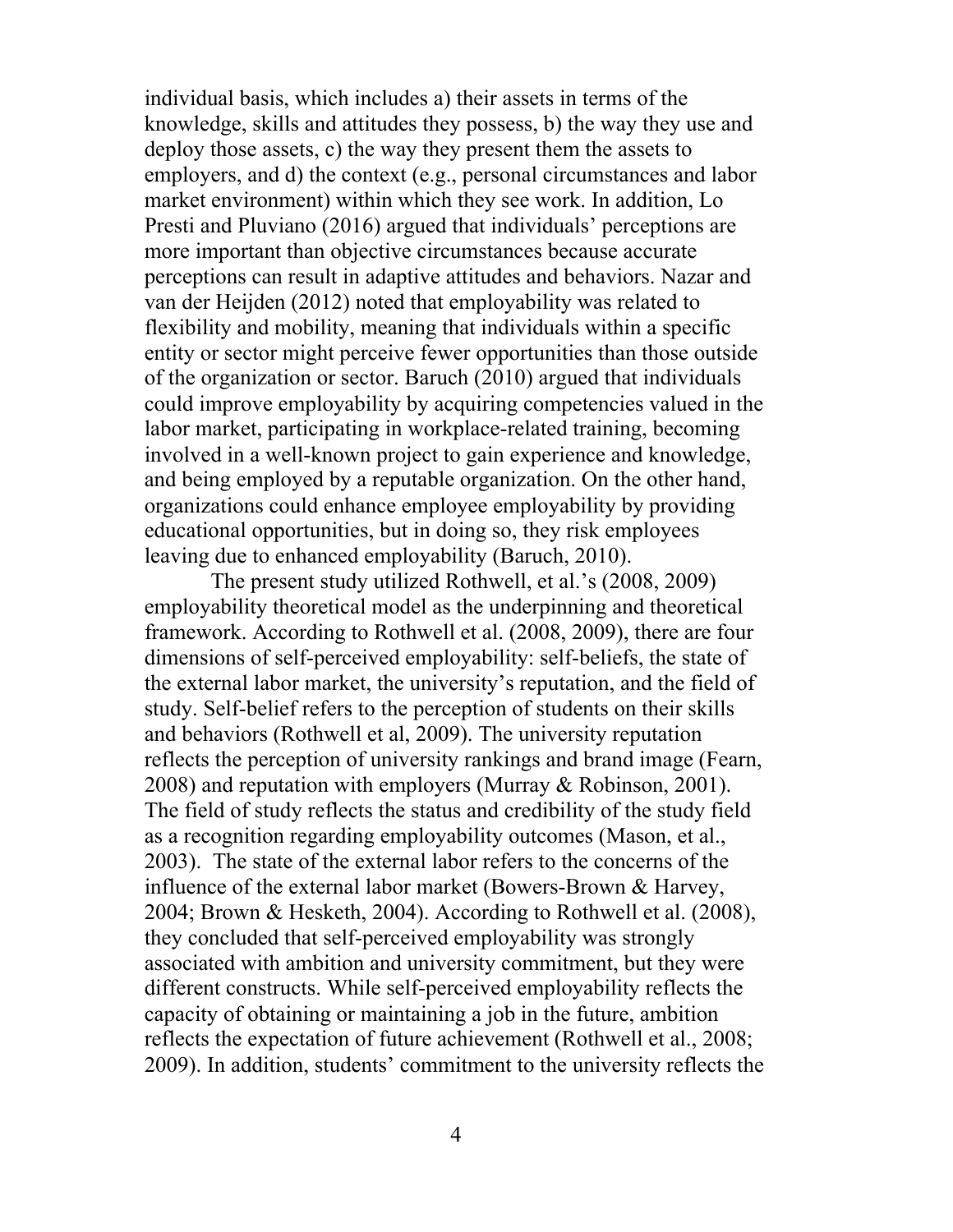perception of the university's reputation which is considered as an asset in a crowded labor market (Rothwell et al., 2008; 2009).

## **Ambition**

Ambition is a notion that is closely related to future career success (Rothwell et. al., 2008, 2009), which usually refers to "the persistent and generalized striving for success, attainment, and accomplishment" (Judge & Kammeyer-Mueller, 2012, p. 759). For example, Elchardus and Smits (2008) indicated that people agreed to describe themselves as ambitious when they entertain plans for their professional development or intent on making a promotion. Judge, et al. (1995) defined career success as "positive psychological or workrelated outcomes or achievements one has accumulated as a result of one's work experience" (p. 486). Heslin and Turban (2016) conceived career success as "an emergent process is in line with the notion of a career as an evolving sequence of work experiences over time" (p. 155). Ng et al. (2005) express the definition as "the accumulated positive work and psychological outcomes resulting from one's work experiences" (p. 367). Employability can serve as a proxy for career success, and several recent studies have found a positive correlation between employability and subjective career success (Bozionelos et al., 2016; Verbruggen et al., 2015). Using a decade-long, longitudinal data set of 335 Dutch university graduates, Verbruggen et al., (2015) found that constant underemployment negatively impacted subjective career success five years later. Similarly, a quantitative, questionnaire-based study of 207 information technology professionals working in small and medium-sized enterprises in three European countries indicated that employability was positively related to subjective career success (Bozionelos et al., 2016).

Studies have found that ambition is positively associated with extrinsic success (Ashby & Schoon, 2010; Judge & Kammeyer-Mueller, 2012). Otto et. al. (2017) studied the impact of career ambition on psychologists' extrinsic and intrinsic career success. While career ambition expresses the motivation to actively further one's career by having a strong focus on one's work life and career in combination with a high motivation to excel, Otto et. al. (2017) argued that individuals with high achievement motivation and with a strong career orientation might be more subject to experience discrepancies between their ideal and real job situation. Thus, they found that career ambition might not be functional for intrinsic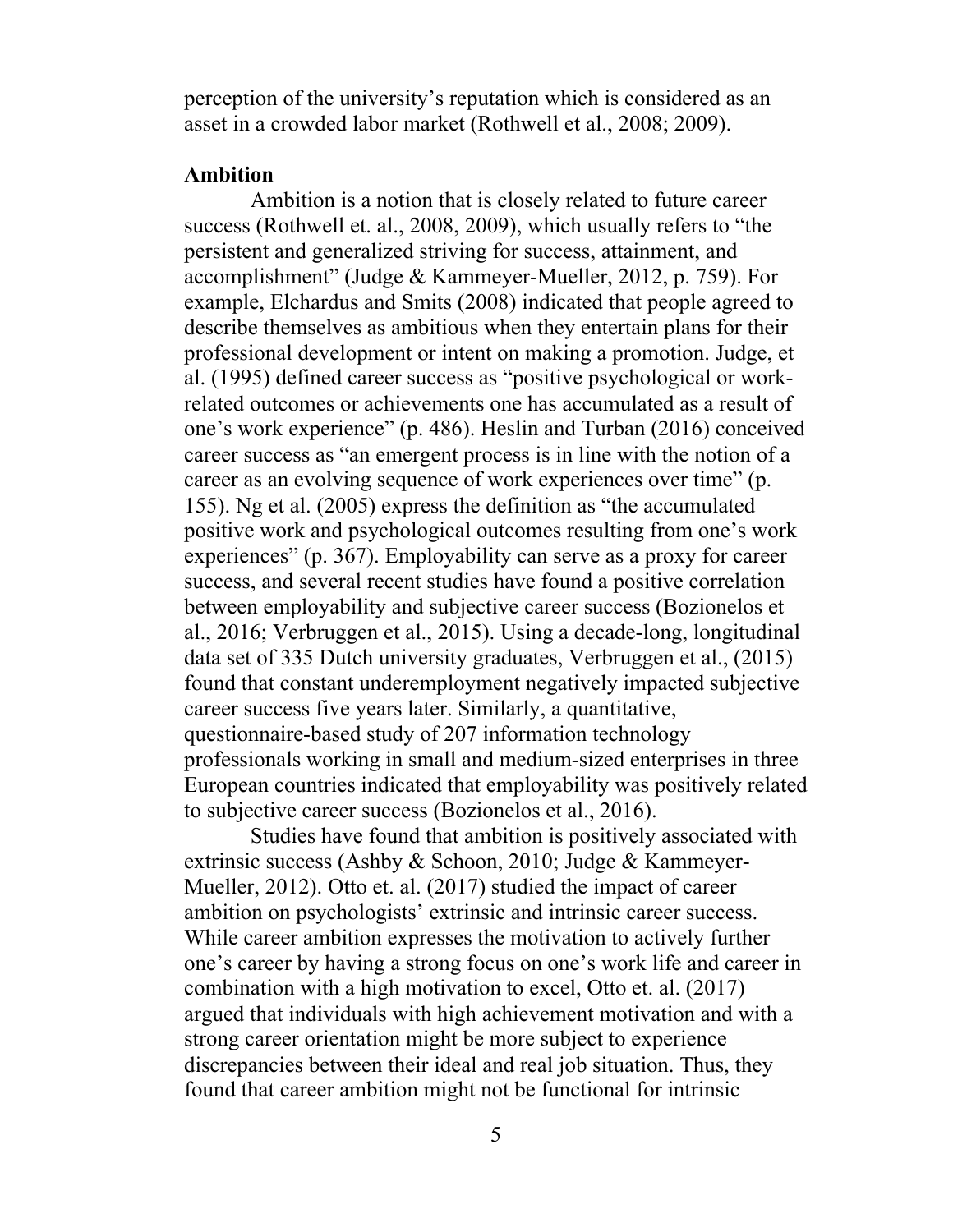success. In comparing achievement motivation and career orientation, they concluded that achievement motivation was negatively associated with intrinsic success and career orientation is positively associated with extrinsic success.

#### **University Commitment**

University commitment has been defined as the students' overall impression, sense of belonging, satisfaction, perception of quality, and willingness to attend a particular university (Braxton et al., 2000; Nora & Cabrera, 1993; Sandler, 2000; Tinto, 1987; Volkwein et al., 2000). This notion of university commitment could be understood based on the concept of career commitment. Career commitment refers to "one's attitude toward one's profession or vocation" (Womack et. al., 2018, p. 167). A three-component model, examining affective, continuance, and normative forms of commitment, has been proposed for studying career commitment (Meyer & Allen, 1984, 1991; Meyer et al., 2002; Womack et. al., 2018). Womack et. al. (2018) indicated that although each form of commitment showed individuals' relationship to their career, the separation of these forms of commitment was important because "each form has been shown to relate differently to other desirable jobrelated behaviors and attitudes" (p. 167). Recently, the threecomponent model has been modified for studying academic major commitment (Wowack et. al., 2018; Chang, 2009). Studies showed that one's major was more highly correlated with major commitment than an objective assessment of one's fit (Wessel et al., 2008; Womack, 2018). Graunke and Woosley (2005) conducted a study among 1,093 first-year students and found that there was a significant positive correlation between university commitment and academic major commitment. Strauss and Volkwein (2004) found that the measures of academic integration and growth, as well as the measures of social integration and growth, influenced university commitment more than other factors, such as financial aid, age, ethnicity, and marital status, among first-year students at 28 two-year and 23 fouryear public institutions.

University commitment is closely associated with employability and ambitions. Rothwell et. al., 2009) proposed a model with employability, ambition, and university commitment for examining individuals' self-perception of employability and stated that the three components should be considered together since they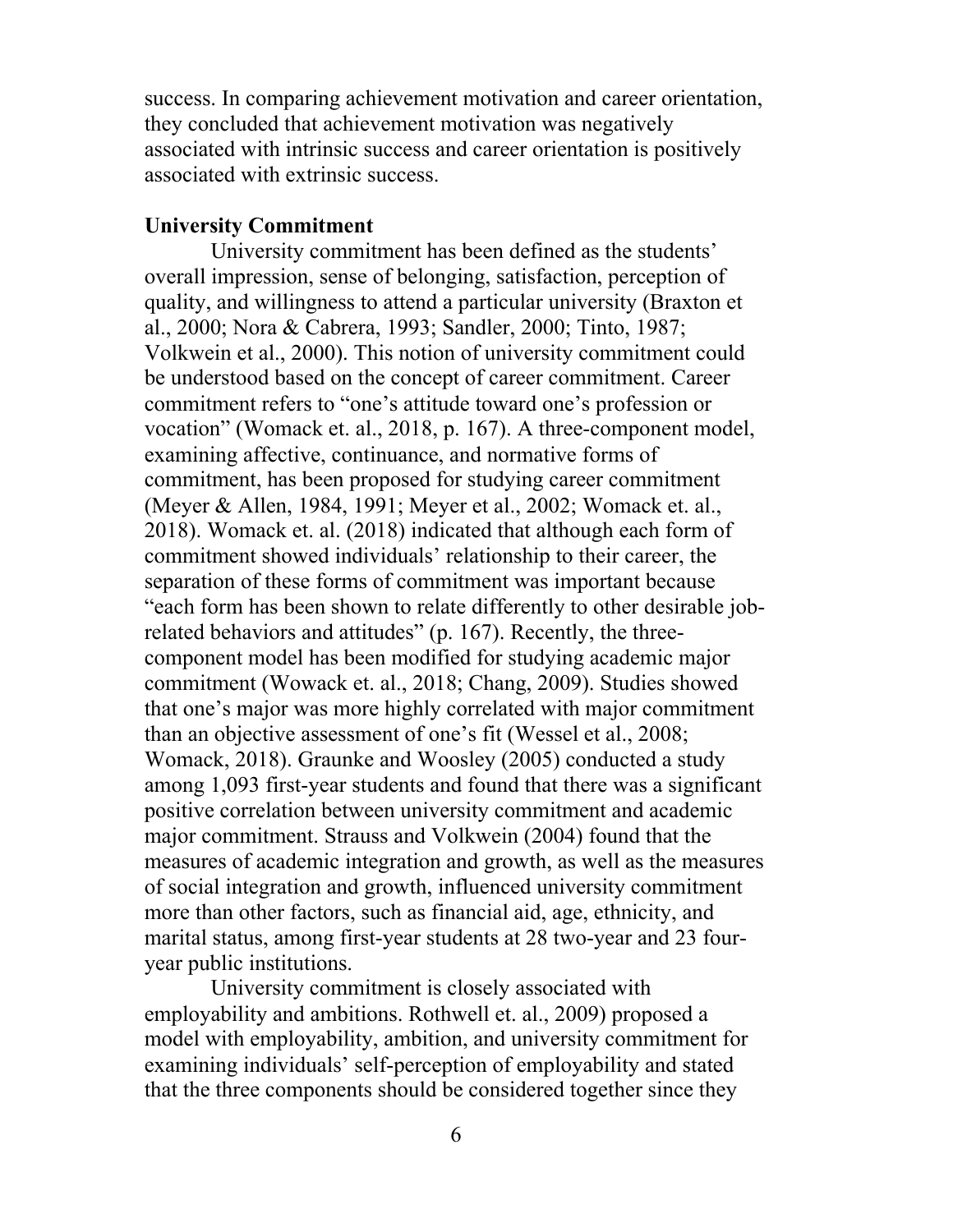are associated positively with individuals' employability. Gunawan et. al. (2019) noted that perceived future employability would "correlate positively with career ambition and university commitment and correlate negatively with career distress" (p. 613). They further pointed out that since career distress reflected negative feelings toward the career decision-making process, it was expected to be associated negatively with perceived future employability. They argued that individuals' view of how employable they would be after graduation is closely related to their "current skills, experience, networks, personal traits, and their current perceived employability" (p. 613).

#### **Other Variables**

Researchers have explored the relationship between various factors and the perceived employability, ambition, and university commitment across different populations, contexts, and countries. However, the results of those studies were inconsistent, so it is still necessary to determine how perceptions of employability are related to variables, such as age, gender, educational attainment, employment status, work experience, family responsibility, etc.

## **Age**

Kasler et al. (2017) conducted a study of 584 college seniors in Israel and found that age was not associated with perceived employability. Niu, et al. (2019) found the same result among graduates from a WED program in the U.S. A quantitative study of 480 UK and Australian business undergraduates also demonstrated a lack of correlation between age and perceived employability among Australian students but found a significant, positive association between age and perceived employability among UK students (Jackson & Wilton, 2017).

#### **Gender**

According to Greer and Waight (2017), no significant differences were found in either perceived employability or subjective career success based on gender among U.S. HRD-program alumni. Jackson and Wilton (2017) also found no differences in perceived employability between males and females. However, Rothwell and Arnold (2007) found that females were more confident about their employability than were males in a study of 200 UK human resource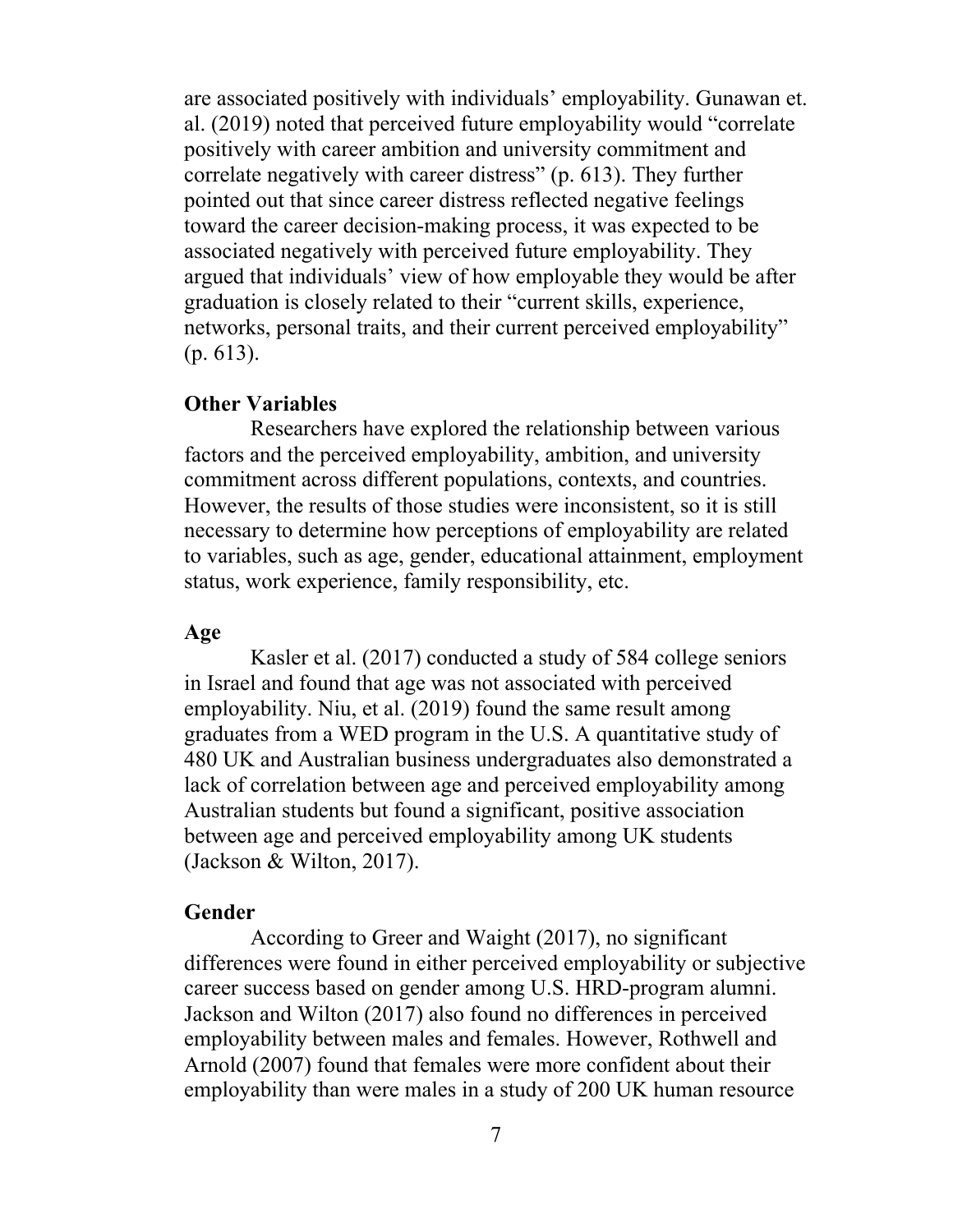professionals. In addition, Boye and Grönlund (2018) noted that women fell behind men on most indicators of labor-market success. In contrast, Vargas et al. (2018) found that, among Spanish students, males possessed higher self-perceived employability than females.

# **Educational attainment**

Rothwell and Arnold (2007) found that educational attainment levels did not significantly influence perceived employability. Drange et al. (2018) demonstrated that educational level was positively related to basic and aspiring employability, as well as career advancement, among Norwegian employees. However, Niu et al. (2019) indicated that compared to the WED graduates with a bachelor's degree, graduates with a Ph.D. had lower perceived employability.

## **Work experience**

According to Thang and Wongsurawat (2016), employability is influenced by the year of graduation due to economic variants of the given country, and people with more work experience are considered more employable. In addition, Qenani et al., (2014) and Jackson and Wilton (2017) found that work experience is positively related to perceived employability. According to Kirves et al. (2014), perceived mobility was positively related to perceived employability among permanent workers.

## **Employment status**

Jackson and Wilton (2017) indicated that employment status is related to perceived employability because being employed enhances confidence. However, Nazar and van der Heijden (2012) found that being employed could lead to less mobility and fewer opportunities in the external labor market. In addition, Vanslambrouck et al. (2019) conducted an in-depth analysis of adult students in a blended environment and concluded that family responsibility is considered as a factor during their study.

#### **Family responsibility**

Family responsibilities influence individuals' learning and work. For example, employees, who need to take care of their children, are more likely to have family-work conflicts (Behson, 2002; Carlson, 1999). Also, family responsibilities are reported as the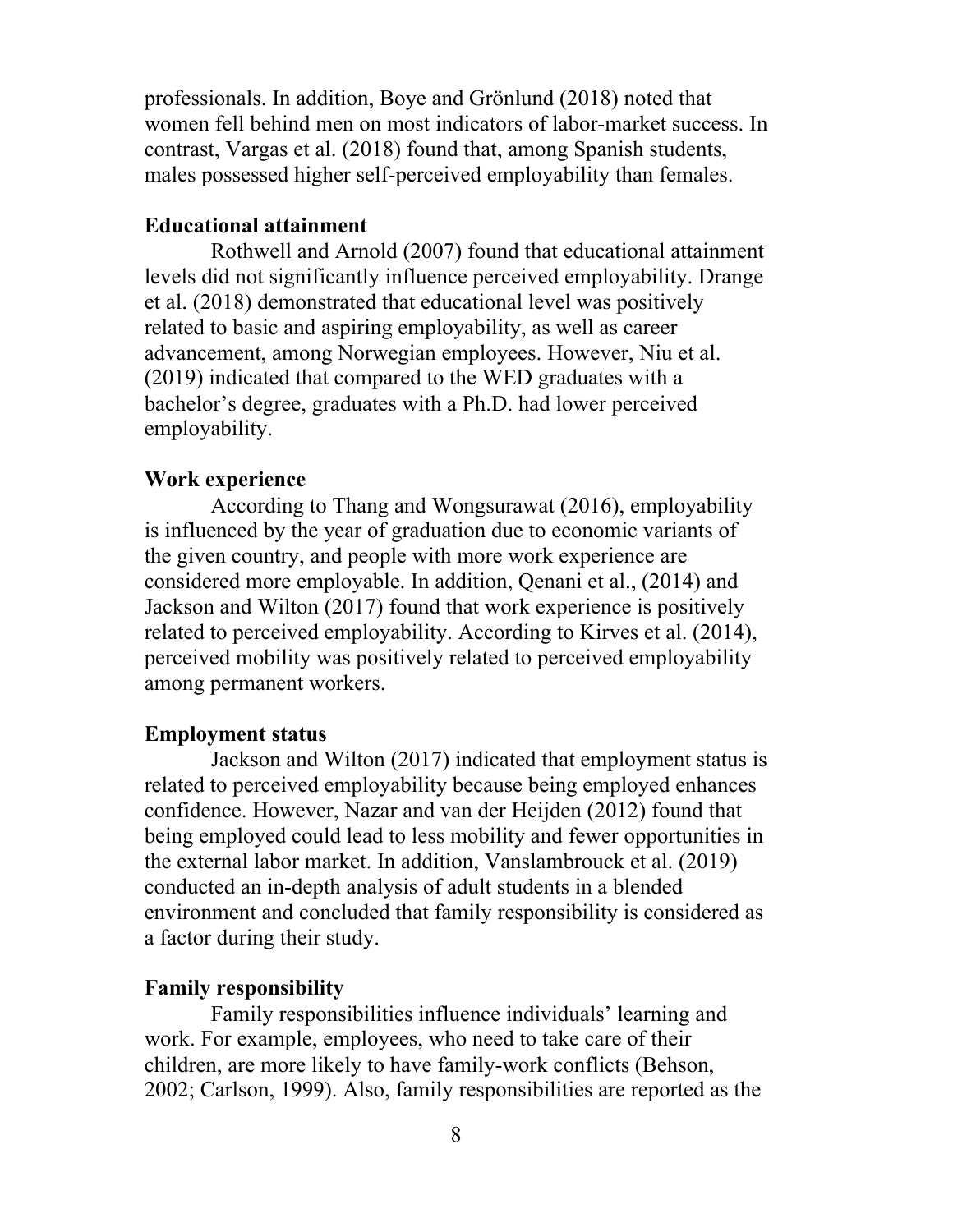main reason for reducing actual working hours (European Foundation for the Improvement of Living and Working Conditions, 2003). However, no research has investigated the impact of family responsibility on perceived employability.

## **The Context of HRD Programs**

The first HRD program, a master level, was established in the school of education at George Washington University in 1970 (Cho & Zachmeier, 2015; Zachmeier & Cho, 2014). Most programs were established in the 1980s, the amount increased by about 15% in the decade of the 1990s (Kuchinke, 2002). Roberts (2015) identified at least 47 bachelor's degrees, 112 master's degrees, and 44 doctoral programs provided by 107 institutions in the 2015 Human Resource Development Directory of Academic Programs. HRD was conceptualized as a sub-field of practice within the disciplines of education, business, and psychology, so the academic programs of HRD were housed in different programs and departments focused on these three disciplines (Watkins & Marsick, 2016). Therefore, many academic programs did not have "human resource development" in their titles although the programs self-identified as HRD. For example, in the 2015 Human Resource Development Directory of Academic Programs (Roberts 2015), the variety of program names included Workforce Education and Development (WED), Human Resource and Workforce Development, Organizational Development, and Training and Development, etc.

As Human Resource Development (HRD) programs continue to develop in the United States, HRD programs experience strong demand with increased enrollments of students. The students of HRD programs include individuals who are already employed in the field of HRD and who plan to enter the field (Watkins & Marsick, 2016). The focuses of HRD programs are learning and improving performance (Watkins & Marsick, 2016). The undergraduate and graduate degree programs in the field of HRD continue to proliferate to create workready graduates (Akdere & Conceição, 2009). Students could gain professional opportunities in the organizations through studying in those degree programs (Jacobs, 2006).

#### **Methods**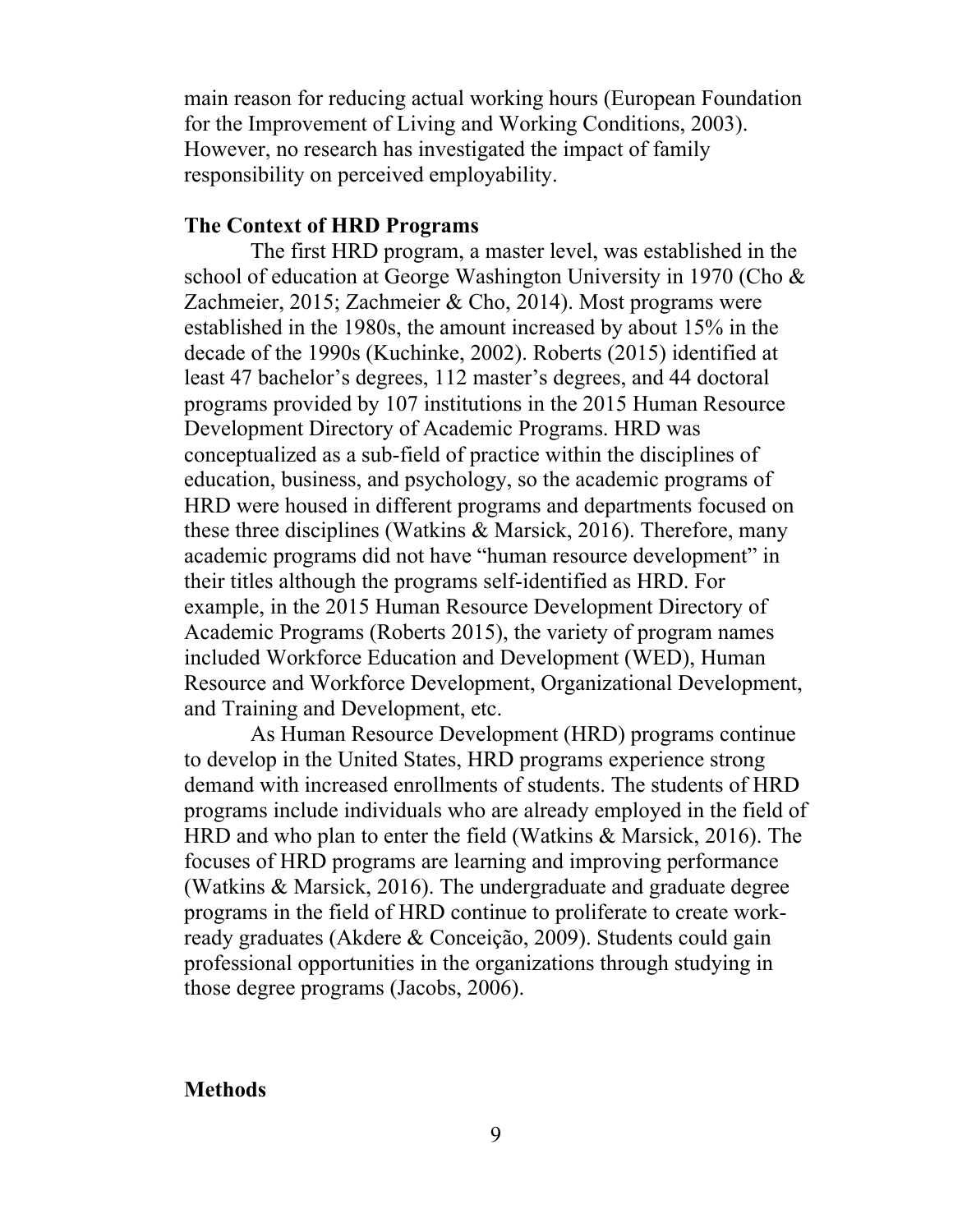The purpose of this study was to validate a self-perceived employability instrument among students in the HRD programs. Also, the present study aimed to explore the perceptions of employability, ambition, and university commitment held by students in the HRD programs and examine the relationships between these perceptions and other variables (e.g. age, gender, program level, employment status, etc.). To address the research questions, a quantitative study was conducted through an online survey among students of HRD academic programs within a midwestern public university in the U.S. The survey included demographic questions and a Likert scale questionnaire consisting of employability scale items, ambition scale items, and university commitment scale items (Rothwell et al., 2008). Participants were recruited via email through program professors and lecturers during 2018-2019.

## **Instrument**

This study utilized Rothwell et al.'s (2008) instrument, including 16 self-perceived employability items, six ambition items, and seven university commitment items. Rothwell et al. (2008) reported that the alpha internal reliability coefficients were .75, .60, and .87 for self-perceived employability items, ambition items, and university commitment items among undergraduate students in the UK. Then, Rothwell et al. (2009) used the same instruments among graduated students in the UK and reported that the alpha internal reliability coefficients were .84, .61, and .90 for self-perceived employability items, ambition items, and university commitment items. Each item was scored on a Likert scale: strongly disagree  $(SD=1)$ , disagree  $(D=2)$ , neutral  $(N=3)$ , agree  $(A=4)$ , and strongly agree (SA=5). Participants were also asked to complete demographic-information questions about their age, gender, ethnicity, program level (undergraduate or graduate), enrollment status (oncampus or off-campus; undergraduate or graduate; the standing year), employment status, and family responsibility.

## **Participants and Sampling**

The target population for this study is students in the HRD program at a Midwest, state university. A convenience sampling was conducted, which was used to identify and contact potential participants where researchers possess "limited resources available for sampling" (Gliner et al., 2011, p. 125). One hundred and fifteen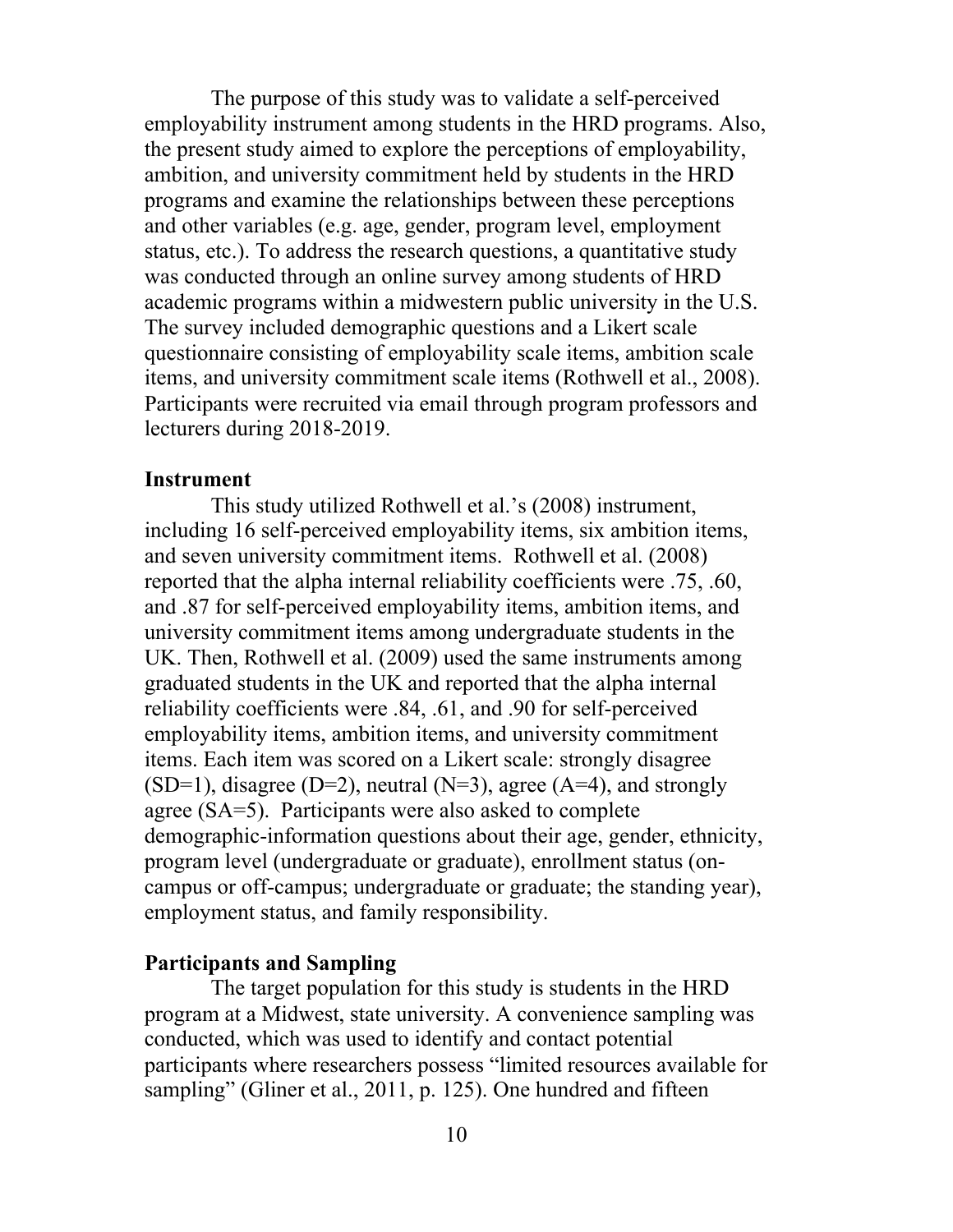students participated in this study; however, 12 participants skipped several instrument items, therefore, 103 participants' responses were utilized in data analysis. Participants' ages ranged from 20 to 61 (*mean* = 37.78,  $SD = 10.666$ ). Table 1 shows the participants' demographic information.

Table 1

*Demographic Information of Participants*

| <b>Variables</b>                                | $\mathbf n$    | $\frac{0}{0}$ |
|-------------------------------------------------|----------------|---------------|
| Gender                                          |                |               |
| Male                                            | 48             | 46.6%         |
| Female                                          | 52             | 50.5%         |
| Not indicated                                   | 3              | 2.9%          |
| Ethnicity                                       |                |               |
| Asian                                           | 6              | 5.8%          |
| <b>Black or African American</b>                | 23             | 22.3%         |
| Hispanic or Latino                              | $\overline{7}$ | 6.8%          |
| White                                           | 56             | 54.4%         |
| Other                                           | 8              | 7.8%          |
| Not indicated                                   | 3              | 2.9%          |
| Are you currently enrolled as:                  |                |               |
| On-campus student                               | 27             | 26.2%         |
| Off-campus student                              | 74             | 71.8%         |
| Not indicated                                   | $\overline{2}$ | 1.9%          |
| Program level                                   |                |               |
| Undergraduate                                   | 55             | 53.4%         |
| Graduate                                        | 46             | 44.7%         |
| Not indicated                                   | $\overline{2}$ | 1.9%          |
| What year of your program are you presently in? |                |               |
| 1 <sup>st</sup>                                 | 25             | 24.3%         |
| 2 <sup>nd</sup>                                 | 19             | 18.4%         |
| 3 <sup>rd</sup>                                 | 16             | 15.5%         |
| 4 <sup>th</sup>                                 | 29             | 28.2%         |
| 5 <sup>th</sup>                                 | $\overline{4}$ | 3.9%          |
| 6 and more                                      | $\overline{4}$ | 3.9%          |
| Not indicated                                   | 6              | 5.8%          |
| What is your current employment status?         |                |               |
| Full time                                       | 73             | 70.9%         |
| Part time                                       | 16             | 15.5%         |
| Unemployed                                      | 12             | 11.7%         |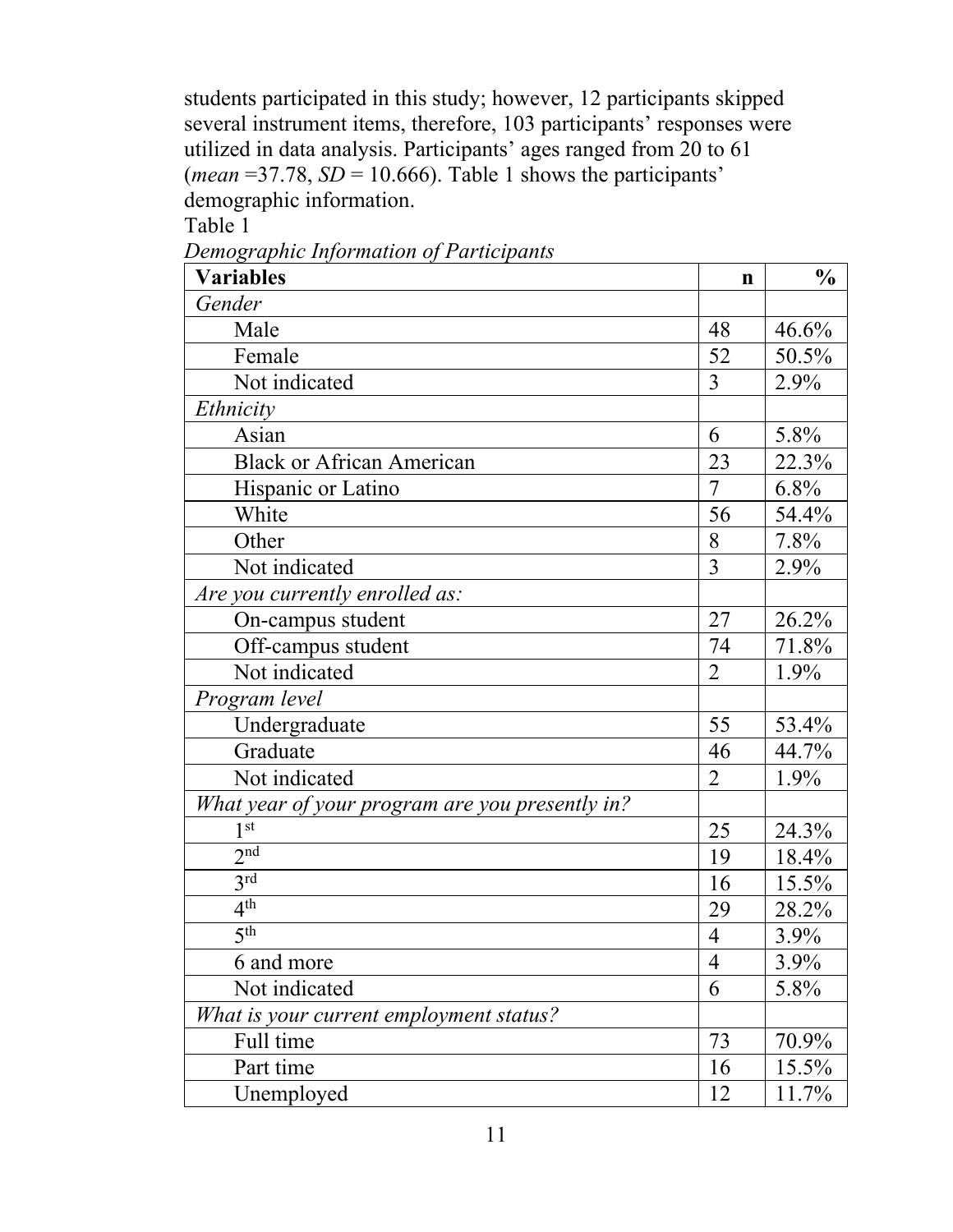| Not indicated                           | $\overline{2}$ | 1.9%    |
|-----------------------------------------|----------------|---------|
| How many hours do you work per week?    |                |         |
| $0 - 10$                                | 11             | 10.7%   |
| $11 - 20$                               | 15             | 14.6%   |
| $21 - 30$                               | 7              | $6.8\%$ |
| $31 - 40$                               | 37             | 35.9%   |
| $41+$                                   | 31             | 30.1%   |
| Not indicated                           | $\overline{2}$ | 1.9%    |
| Do you supervise any other staff?       |                |         |
| Yes                                     | 45             | 43.7%   |
| No                                      | 52             | 50.5%   |
| Not indicated                           | 6              | 5.8%    |
| Do you have children who live with you? |                |         |
| Yes                                     | 56             | 54.4%   |
| N <sub>o</sub>                          | 44             | 42.7%   |
| Not indicated                           | 3              | 2.9%    |
| Total                                   | 103            | 100%    |

## **Data Analysis**

Descriptive analysis and inferential statistical data analysis were conducted based on the research questions. A principal component analysis (PCA) was also conducted to explore and confirm the related measures. PCA is concerned with "how a particular variable might contribute to that component" (Field, 2009, p. 638). Ordinary least squares (OLS) regression was used on the selfperceived employability, ambition, and university commitment scales to explore the relationship between the students' perceptions and other variables. OLS regression "usually produce[s] unbiased estimates for the regression coefficients themselves" (LaHuis et al., 2014, p. 5) and applies to "data with correlated disturbances results in coefficient estimators that are unbiased but inefficient and standard errors that are biased" (Moulton, 1990, p. 334).

# **Results**

A PCA was conducted on the sixteen self-perceived employability, six ambition, and eight university commitment items. The *Kaiser-Meyer-Olkin (KMO)* measure verified the sampling adequacy for the analysis. For the full 29 items, *KMO* = .8892, and all KMO values for each item were over .74, which are well above the acceptable limit of .5 (Field, 2009). Bartlett's test of sphericity (*Chi-*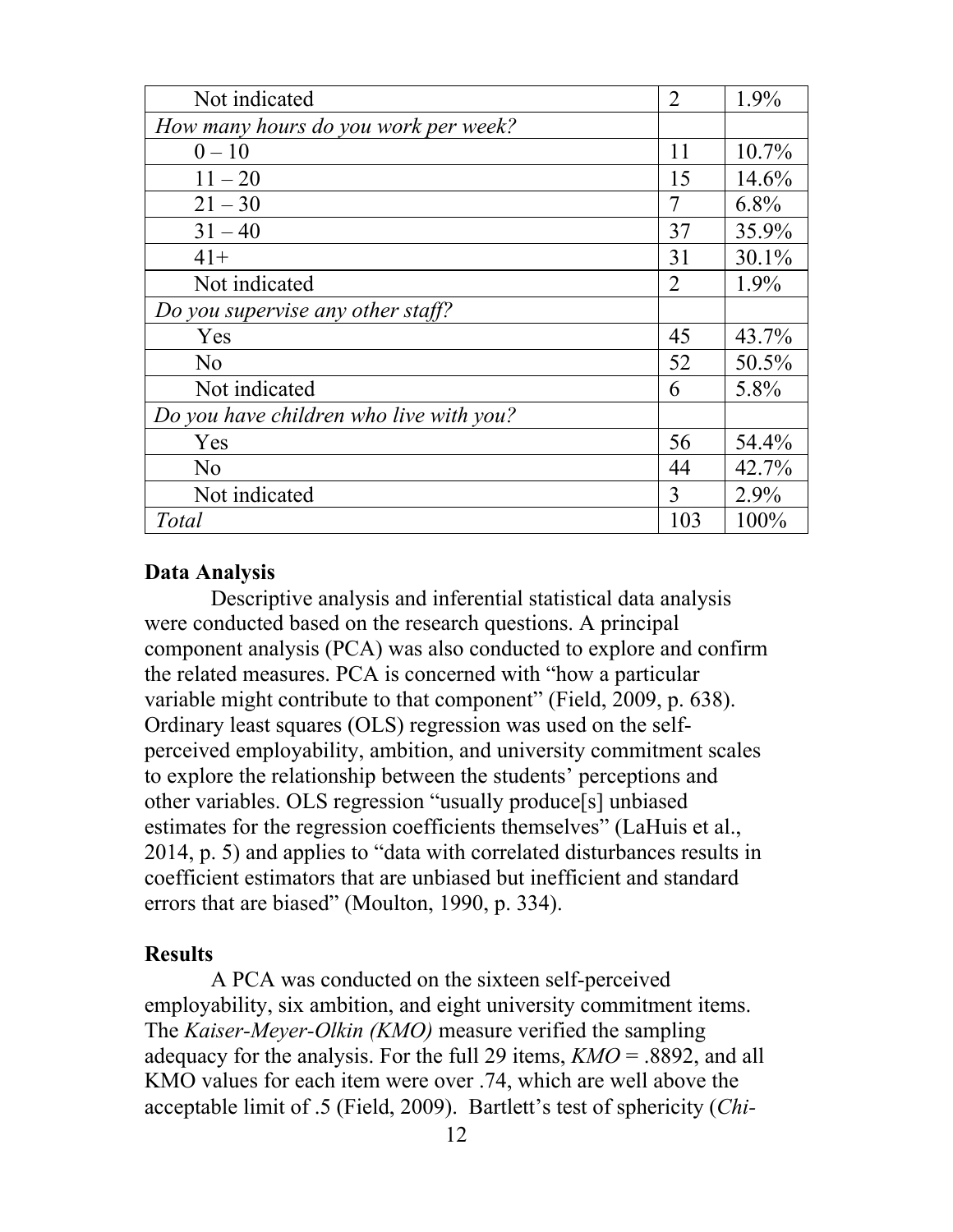*square* = 2025.339, *p* <0.000) indicated that correlations between items were sufficiently large for PCA. Table 2 shows the descriptive statistic and the rotated component matrix of all 29 items. Mean scores for perceived employability items ranged from 4.3883 to 2.8252, and only one item's (Emp7) mean score was less than 3, so the students were confident in their employability. Mean scores for ambition items ranged from 4.5049 to 4.2136, and all of the items had a mean score larger than 4, so the students were more likely confident in their ambition than employability. Mean scores for university commitment items ranged from 3.6505 to 4.1748, and all of the items had a mean score larger than 3.6, so the students were more likely confident in their university commitment than employability.

The three rotated components explained 23.69, 19.67, and 14.34 percent of the total variance respectively. The items that clustered on the same components suggested that Component 1 represented the university commitment; Component 2 represented self-perceived employability; and Component 3 represented the ambition. Items UC1-UC7 had loadings of .2712 to .3879 on Component 1. These seven university commitment items had high reliability (*Cronbach's Alphas =0.8762*). Items A1, A4, A5, and A6 had loadings of .3440 to .3854 on Component 3. The reliability of four ambition items was *Cronbach's Alphas = 0.8317*. The items A2 and A3 failed to make the .25 cut-off criterion, so they were removed from the data analysis in the next step. Items Emp3-5, Emp8-11, and Emp13 had loadings of .2773 to .3877 on Component 2. The eight employability items also have high reliability (*Cronbach's Alphas = 0.9406*). Items Emp1, Emp2, Emp6, Emp7, Emp12, and Emp14-16 failed to make the cut-off criterion, so they were removed for the next step data analysis.

Table 2

| <b>Items</b>          | M      | <b>SD</b> | Comp | Comp | Comp  |
|-----------------------|--------|-----------|------|------|-------|
|                       |        |           |      |      |       |
| Emp1. I achieve high  | 4.3883 | .7440     |      |      | .4434 |
| grades in relation to |        |           |      |      |       |
| my studies.           |        |           |      |      |       |
| Emp2. I regard my     | 4.2843 | .8370     |      |      |       |
| academic work as a    |        |           |      |      |       |
| top priority.         |        |           |      |      |       |

*Descriptive Statistic and Rotated Component Matrix of the Scales for Employability, Ambition, and University Commitment*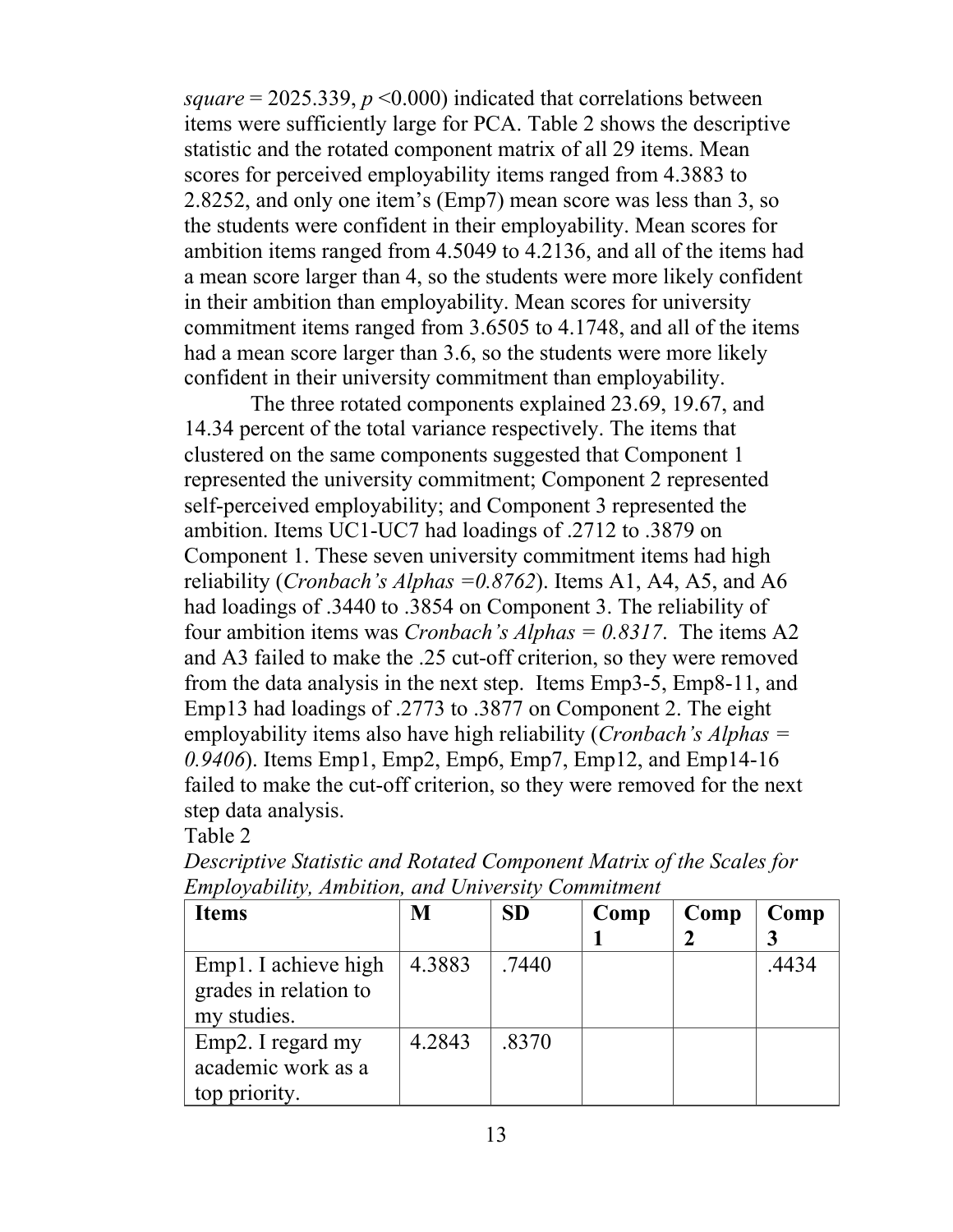| Emp3. Employers are     | 3.4466 | .8601  | .2773 |  |
|-------------------------|--------|--------|-------|--|
| eager to employ         |        |        |       |  |
| graduates from my       |        |        |       |  |
| university.             |        |        |       |  |
| Emp4. The status of     | 3.6214 | 1.0301 | .3206 |  |
| this university is a    |        |        |       |  |
| significant asset to    |        |        |       |  |
| me in job seeking.      |        |        |       |  |
| Emp5. Employers         | 3.2621 | .9178  | .2831 |  |
| specifically target     |        |        |       |  |
| this university in      |        |        |       |  |
| order to recruit        |        |        |       |  |
| individuals from my     |        |        |       |  |
| subject area(s).        |        |        |       |  |
| Emp6. My university     | 3.8058 | .9606  |       |  |
| has an outstanding      |        |        |       |  |
| reputation in my        |        |        |       |  |
| $field(s)$ of study.    |        |        |       |  |
| Emp7. A lot more        | 2.8252 | .8792  |       |  |
| people apply for my     |        |        |       |  |
| degree than there are   |        |        |       |  |
| places available.       |        |        |       |  |
| Emp8. My chosen         | 3.2233 | .8624  | .3143 |  |
| subject(s) rank(s)      |        |        |       |  |
| highly in terms of      |        |        |       |  |
| social status.          |        |        |       |  |
| Emp9. People in the     | 3.6990 | .8726  | .3877 |  |
| career I am aiming      |        |        |       |  |
| for are in high         |        |        |       |  |
| demand in the           |        |        |       |  |
| external labor          |        |        |       |  |
| market.                 |        |        |       |  |
| Emp10. My degree is     | 3.7184 | .7849  | .3622 |  |
| seen as leading to a    |        |        |       |  |
| specific career that is |        |        |       |  |
| generally perceived     |        |        |       |  |
| as highly desirable.    |        |        |       |  |
| Emp11. There is         | 3.5340 | .8946  | .3132 |  |
| generally a strong      |        |        |       |  |
|                         |        |        |       |  |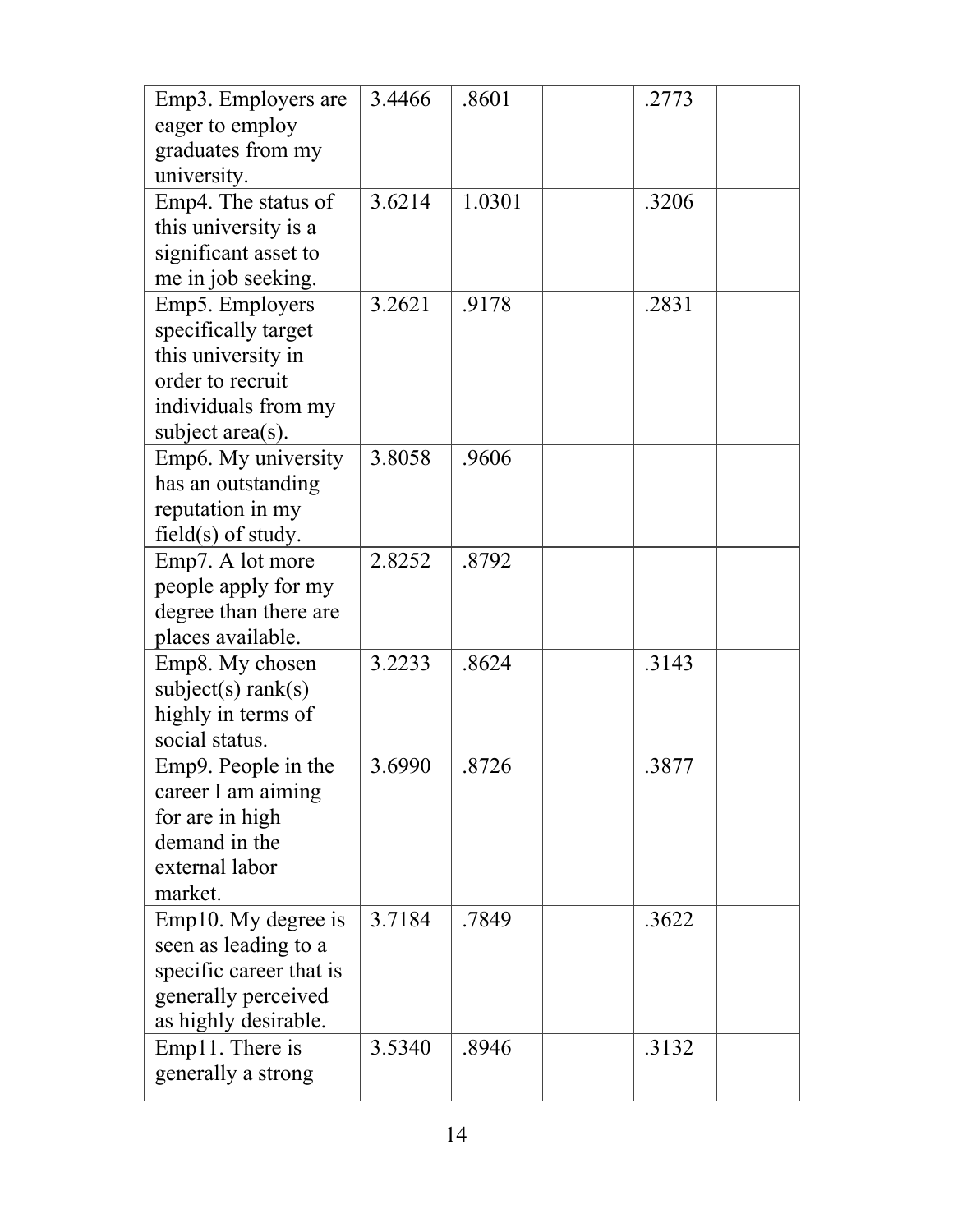| demand for graduates   |        |        |       |       |
|------------------------|--------|--------|-------|-------|
| at the present time.   |        |        |       |       |
|                        |        |        |       |       |
| Emp12. There are       | 3.1942 | 1.0006 |       |       |
| plenty of job          |        |        |       |       |
| vacancies in the       |        |        |       |       |
| geographical area      |        |        |       |       |
| where I am looking.    |        |        |       |       |
| Emp13. I can easily    | 3.8431 | .8871  | .2795 |       |
| find out about         |        |        |       |       |
| opportunities in my    |        |        |       |       |
| chosen field           |        |        |       |       |
| Emp14. The skills      | 3.9320 | .8076  |       |       |
| and abilities that I   |        |        |       |       |
| possess are what       |        |        |       |       |
| employers are          |        |        |       |       |
| looking for.           |        |        |       |       |
| Emp15. I am            | 4.0000 | .8284  |       |       |
| generally confident    |        |        |       |       |
| of success in job      |        |        |       |       |
| Interviews and         |        |        |       |       |
| selection events.      |        |        |       |       |
| Emp16. I feel I could  | 4.0194 | .8162  |       |       |
| get any job so long as |        |        |       |       |
| my skills and          |        |        |       |       |
| experience are         |        |        |       |       |
| reasonably relevant.   |        |        |       |       |
| Al. I want to be in a  | 4.4660 | .7115  |       | .3854 |
| position to do mostly  |        |        |       |       |
| work which I really    |        |        |       |       |
| like.                  |        |        |       |       |
| A2. I am satisfied     | 4.2330 | .7567  |       |       |
| with the progress I    |        |        |       |       |
| have made meeting      |        |        |       |       |
| my goals for the       |        |        |       |       |
| development of new     |        |        |       |       |
| skills.                |        |        |       |       |
| A3. I have clear goals | 4.2136 | .8123  |       |       |
| for what I want to     |        |        |       |       |
| achieve in life.       |        |        |       |       |
|                        |        |        |       |       |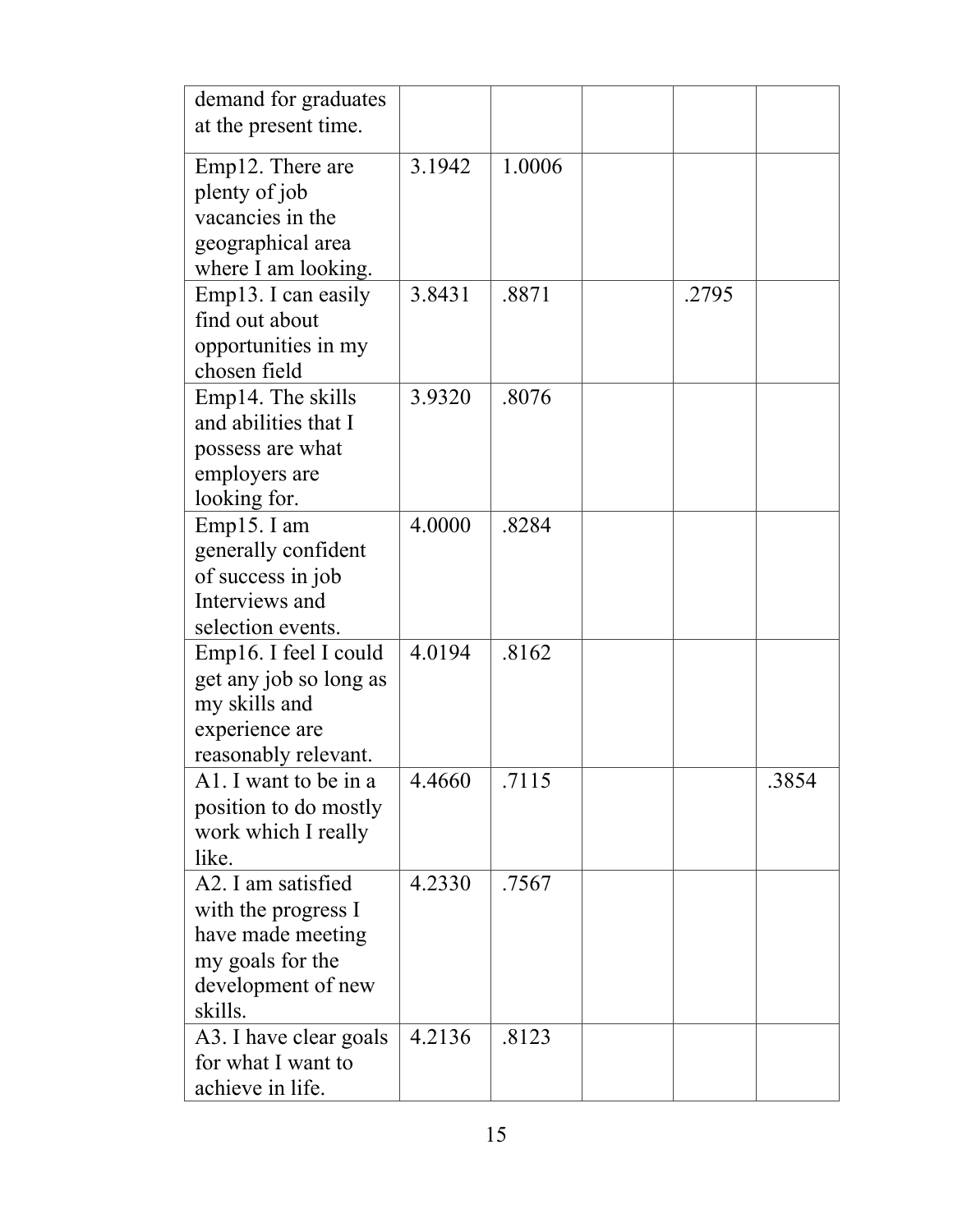| A4. I regard myself<br>as highly ambitious.                                                                      | 4.2233 | .8036  |       | .3440 |
|------------------------------------------------------------------------------------------------------------------|--------|--------|-------|-------|
| A5. I feel it is urgent<br>that I get on with my<br>career development.                                          | 4.2912 | .8475  |       | .3523 |
| A6. What I do in the<br>future is really<br>important.                                                           | 4.5049 | .6984  |       | .3469 |
| UC1. I talk up this<br>university to my<br>friends as a great<br>university to be at.                            | 4.0000 | 1.0098 | .3241 |       |
| UC2. I find that my<br>values and this<br>university's values<br>are very similar.                               | 3.9126 | .9712  | .3478 |       |
| UC3. I am proud to<br>tell others that I am at<br>this university.                                               | 4.1373 | .9444  | .3773 |       |
| UC4. Being at this<br>university really<br>inspires the best in<br>me in the way of<br>study performance.        | 3.9709 | 1.0238 | .3879 |       |
| UC5. I am extremely<br>glad I chose this<br>university over others<br>I was considering at<br>the time I joined. | 4.0291 | .9747  | .3480 |       |
| UC6. I really care<br>about this university<br>and its future.                                                   | 4.1748 | .9643  | .2712 |       |
| UC7. For me this is<br>the best of all<br>universities to be a<br>member of.                                     | 3.6505 | 1.0375 | .2838 |       |

*Note.* Blanks are abs (loading) < .25

Table 3 shows the descriptive statistics and correlations of three variables, including self-perceived employability, ambition, and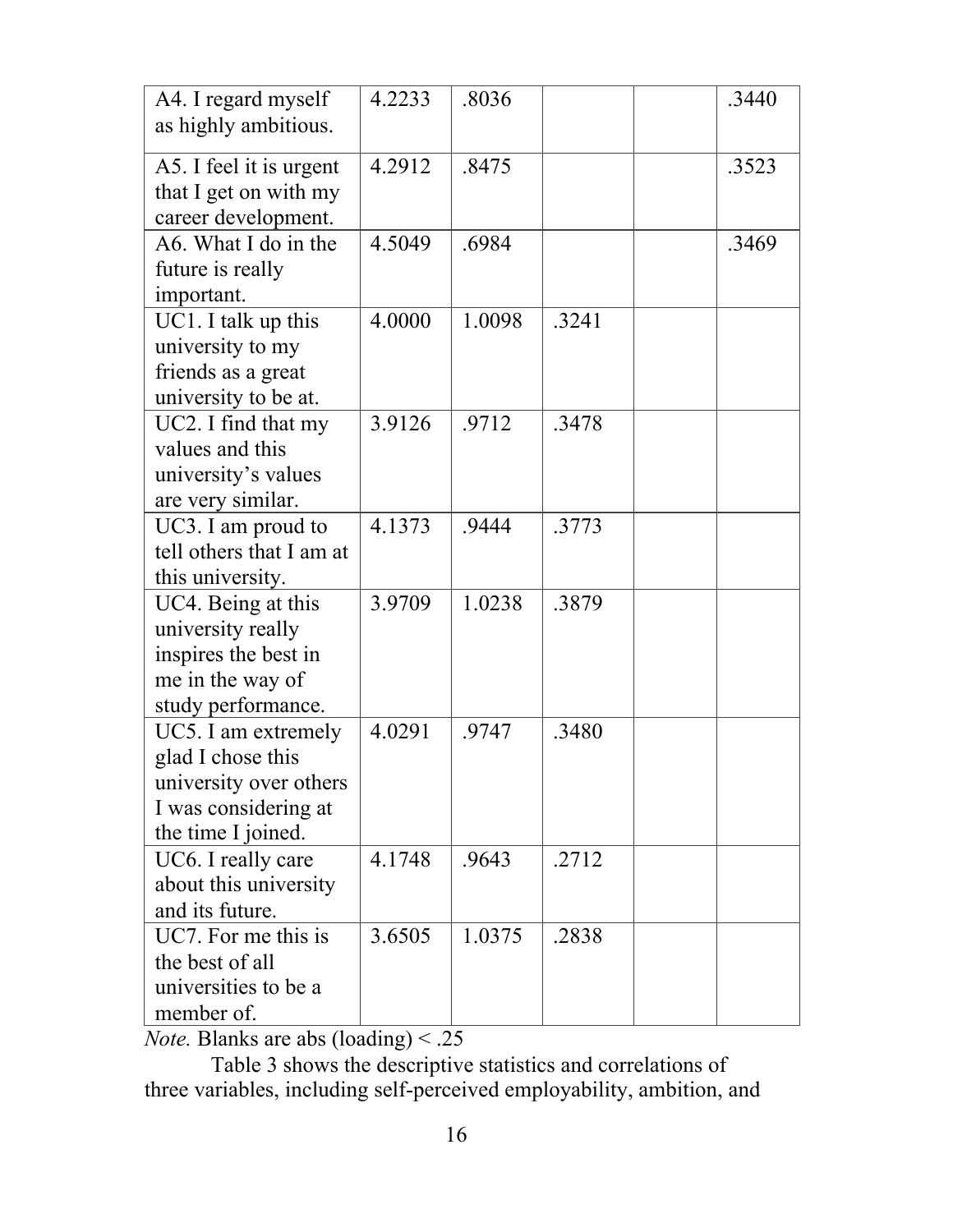university commitment. The total mean scores of self-perceived employability items, ambition items, university commitment items were larger than 3.5, so the students were confident in these measures. The results showed that self-perceived employability was significantly positively correlated with ambition  $(r = .3631, p < .001)$ and university commitment ( $r = .6443$ ,  $p < .001$ ). In addition, ambition is significantly positively correlated with university commitment ( $r = .5050, p < .001$ ).

| <b>Variables</b>                             |              | SD. |                 |  |
|----------------------------------------------|--------------|-----|-----------------|--|
| 1. Self-perceived Employability 3.5421 .6531 |              |     | 1.000           |  |
| 2. Ambition                                  | 4.3713 .6192 |     | $.3631*$ 1.000  |  |
| 3. University Commitment                     | 3.9815 .8490 |     | $.6443*$ .5280* |  |

**Table 3:** *Means, Standard Deviations and Correlations*

*Note.* \**p* < .001

Table 4 presents the OLS regression results for self-perceived employability, ambition, and university commitment. Thirteen participants were dropped off in the OLS regression because they skipped some demographic questions. The results indicated that ambition was negatively significantly influenced by age, and neither self-perceived employability nor university commitment was significantly affected by the student's age. None of them was significantly influenced by individuals' gender.

There was no difference in self-perceived employability, ambition, and university commitment among programs, such between graduate and undergraduate, or between on-campus or off-campus. The students who were in the  $5<sup>th</sup>$  year of the program significantly had more confidence in ambition, compared to the students who had stayed shorter or longer in the program. However, as students stayed longer, they had lower and lower university commitments. Compared to the students with part-time jobs or unemployment, students with full-time employment had higher self-perceived employability, ambition, and university commitment. However, the number of work hours had a negatively significant effect. In addition, the students with supervision responsibility in their workplace had higher selfperceived employability, ambition, and university commitment. Interestingly, having children does not significantly influence students' perception of employability or ambition, but does negatively affect university commitment.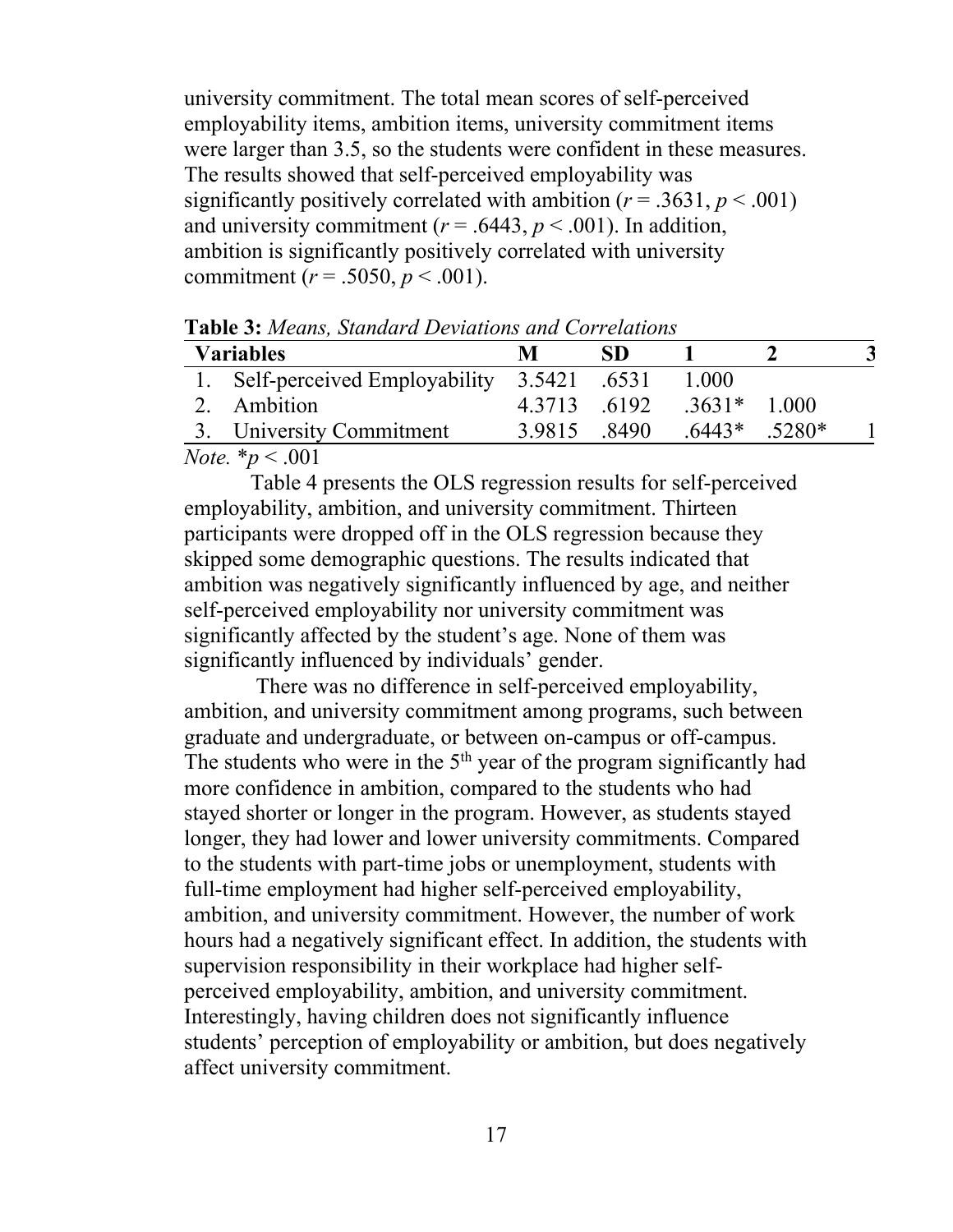| <b>Variables</b>  | Self-            | <b>Ambition</b>       | <b>University</b> |
|-------------------|------------------|-----------------------|-------------------|
|                   | <b>Perceived</b> |                       | Commitme          |
|                   | Employab         |                       | nt                |
|                   | ility            |                       |                   |
| Age               | $-.0006$         | $-.0141$ <sup>*</sup> | .0162             |
|                   | (.0087)          | (.0084)               | (.0108)           |
| Gender            |                  |                       |                   |
| Male              | $\boldsymbol{0}$ | $\boldsymbol{0}$      | $\overline{0}$    |
|                   | (.)              | (.)                   | (.)               |
| Female            | $-1717$          | .1939                 | $-1433$           |
|                   | (.1714)          | (.1548)               | (.2031)           |
| Are you currently |                  |                       |                   |
| enrolled as:      |                  |                       |                   |
| On campus         | $\overline{0}$   | $\overline{0}$        | $\overline{0}$    |
| student           |                  |                       |                   |
|                   | (.)              | (.)                   | (.)               |
| Off campus        | .0864            | $-1477$               | .2704             |
| student           |                  |                       |                   |
|                   | (.1953)          | (.1619)               | (.197)            |
| Program level     |                  |                       |                   |
| Undergraduate     | $\theta$         | $\overline{0}$        | $\theta$          |
|                   | (.)              | (.)                   |                   |
| Graduate          | $-.2227$         | $-.2878$              | $-.0467$          |
|                   | .2388)           | (.2114)               | (.2775)           |
| What year of your |                  |                       |                   |
| program are you   |                  |                       |                   |
| presently in?     |                  |                       |                   |
| 1st               | $\overline{0}$   | 0                     | 0                 |
|                   | (.)              | (.)                   | (.)               |
| 2nd               | .0858            | .0173                 | $-.2091$          |
|                   | (.1957)          | (.1899)               | (.2214)           |
| 3rd               | $-.3707$         | $-.057$               | $-1.009***$       |
|                   | (.268)           | (.204)                | (.2705)           |
| 4th               | $-.2555$         | $-1722$               | $-0.673***$       |
|                   | (.1968)          | (.2036)               | (.2528)           |
| 5th               | .0441            | $.3814**$             | $-.3315$          |
|                   | (.3162)          | (.1875)               | (.2907)           |
| 6 and more        | $-.5599$         | $-.1048$              | $-.9692$ ***      |

**Table 4:** *OLS Regression Results*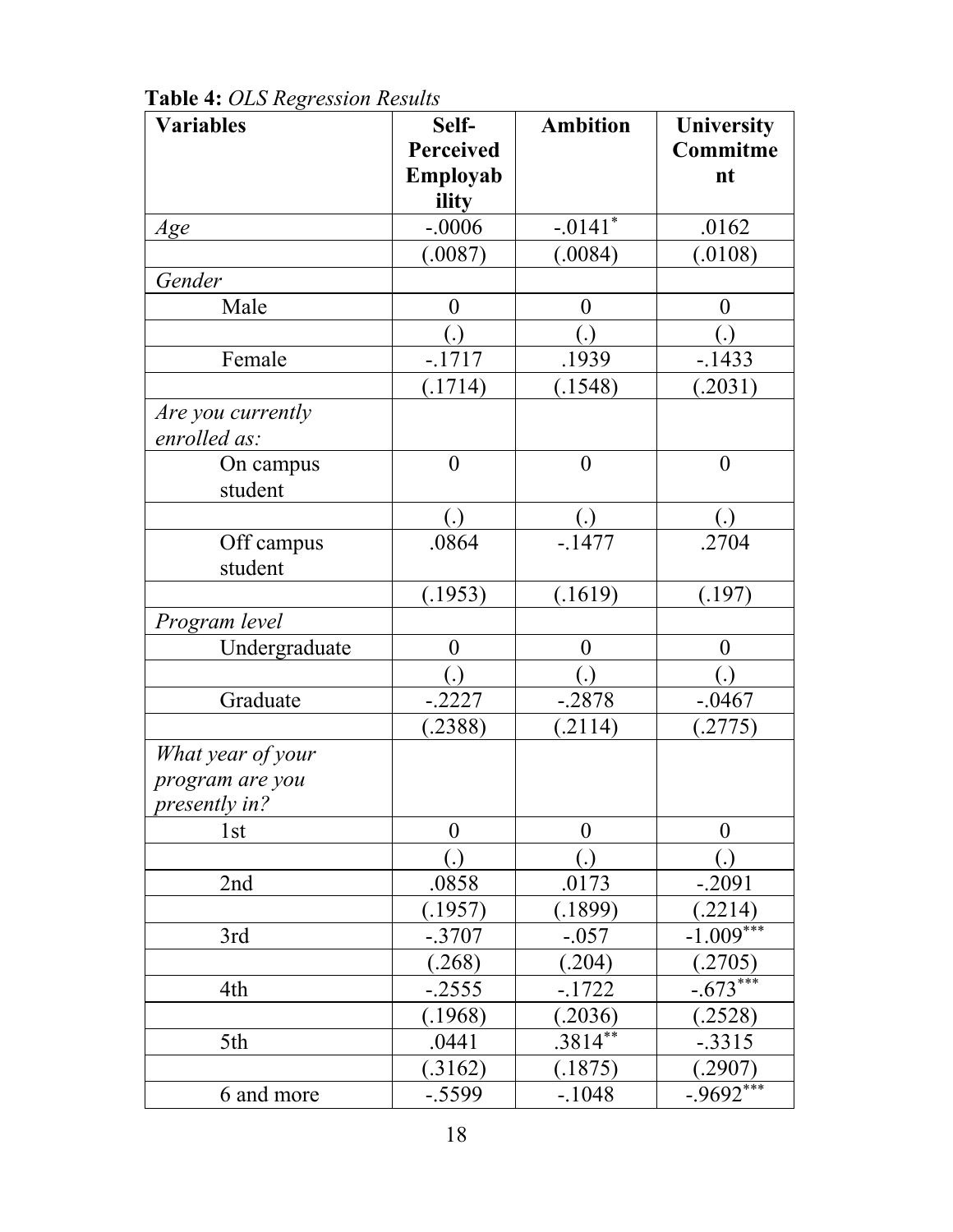|                                            | (.4044)                 | (.2828)        | (.3408)              |
|--------------------------------------------|-------------------------|----------------|----------------------|
| What is your current                       |                         |                |                      |
| employment status:                         |                         |                |                      |
| Full time                                  | 0                       | $\overline{0}$ | $\theta$             |
|                                            |                         |                |                      |
| Part time                                  | $-0.7923**$             | $-0.7252**$    | $-9761**$            |
|                                            | (.3571)                 | (.3519)        | (.4597)              |
| Unemployed                                 | $-0.8849***$            | $-.4803$       | $-1.124$             |
|                                            | (.2968)                 | (.3661)        | (.3978)              |
| How many hours do you<br>work per week?    |                         |                |                      |
| $0 - 10$                                   | $\boldsymbol{0}$        | $\overline{0}$ | $\theta$             |
|                                            |                         |                |                      |
| $11 - 20$                                  | $-1917$                 | $-7688**$      | $-8236*$             |
|                                            | (.333)                  | (.3213)        | (.4198)              |
| $21 - 30$                                  | $-.2886$                | $-.0923$       | $-.3253$             |
|                                            | (.4437)                 | (.2832)        | (.4003)              |
| $31 - 40$                                  | $-.8487**$              | $-.8248***$    | $-1.148***$          |
|                                            | (.3475)                 | (.4079)        | (.4846)              |
| $41+$                                      | $-1.022***$             | $-.8739**$     | $-1.215***$          |
|                                            | (.3654)                 | (.4356)        | (.5156)              |
| Do you supervise any<br>other staff?       |                         |                |                      |
| Yes                                        | $\boldsymbol{0}$        | $\overline{0}$ | $\theta$             |
|                                            |                         |                |                      |
| No                                         | $-403\overline{4^{**}}$ | $-.2493*$      | $-4758**$            |
|                                            | (.1527)                 | (.1333)        | (.1844)              |
| Do you have children<br>who live with you? |                         |                |                      |
| Yes                                        | $\boldsymbol{0}$        | $\theta$       | $\theta$             |
|                                            | (.)                     | (.)            |                      |
| No                                         | $-.2438$                | .0304          | $-3421$ <sup>*</sup> |
|                                            | (1546)                  | (.1579)        | (.1831)              |
| cons                                       | $5.536***$              | $6.27***$      | $5.906***$           |
|                                            | (.6461)                 | (.6374)        | (.7747)              |
| $\,N$                                      | 90                      | 90             | 90                   |

*Note.*  $* p < .05, ** p < .01, *** p < .001$ . Standard deviations in parentheses.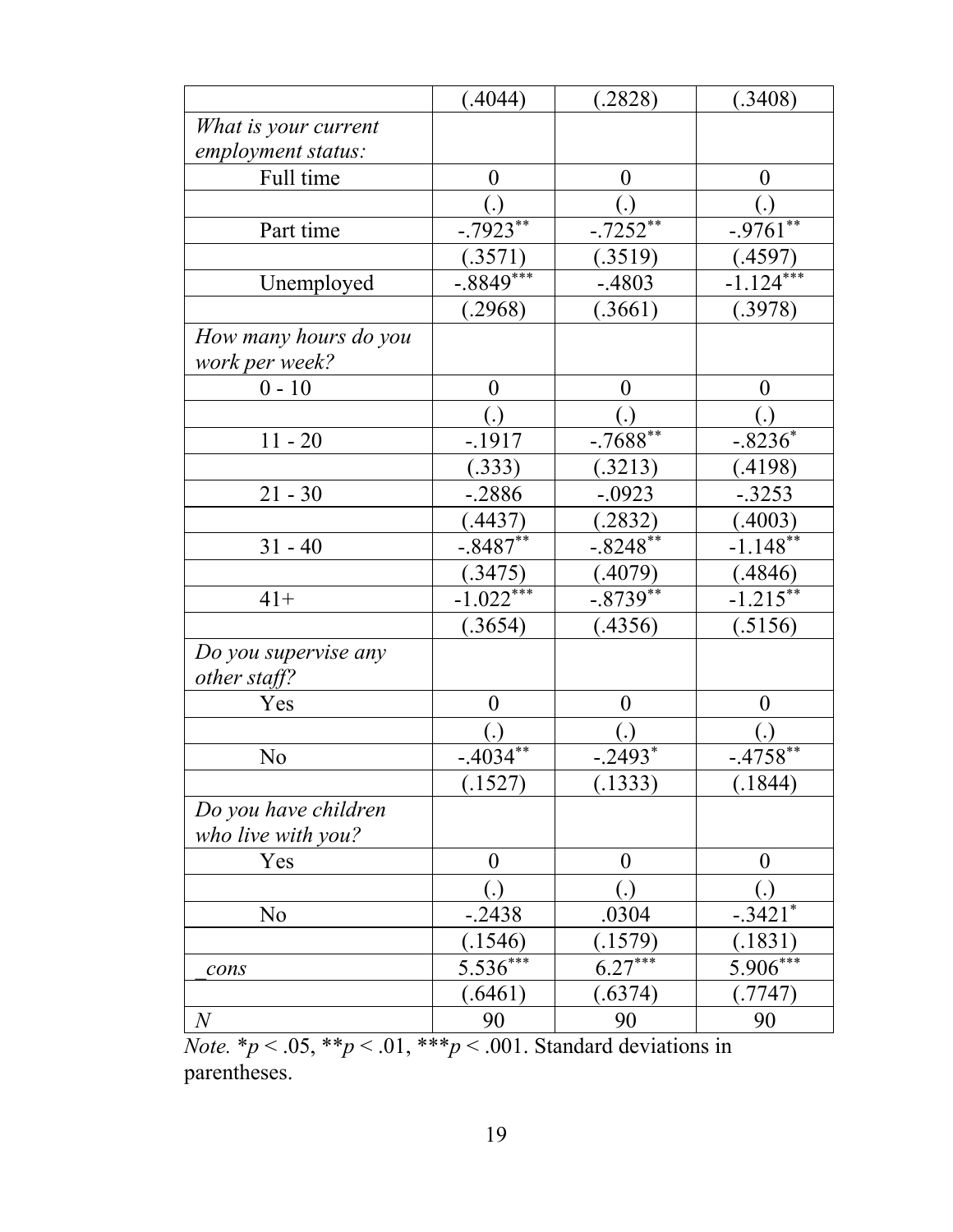#### **Discussion**

This study was conducted to explore the perceptions of employability, ambition, and university commitment held by students in the HRD programs and examine the relationships between these perceptions and other variables (e.g. age, gender, program level, employment status, etc.). The finding reported that students had higher ambition than the confidence of employability, which was opposite to the results of Greer and Waight's (2017) study among HRD-program graduates. Compared to graduates, the students were still in the progress of the study so they might have more uncertain factors in employability. At the same time, students were still in the early stage of their careers, so they might have higher expectations about their future success. The results also found that self-perceived employability was positively correlated with ambition and university commitment, which supported and extended previous studies (Rothwell et al., 2008; 2009). Students with higher confidence in employability were probably having higher career ambition and university commitment.

Regarding the associations between other variables and perceptions of employability, ambition, and university commitment, the results of this study revealed that perceived employability and university commitment were not affected by age. This finding was confirmed by previous studies (Kasler et al., 2017; Niu et al., 2019). However, older students were more likely to have less ambition. Older students might experience a difficult career transition and have lower expectations for their career success. No difference in perceived employability, ambition, and university commitment is found based on gender in this study. The result is consistent with the previous studies (Greer & Waight, 2017; Jackson & Wilton, 2017). Compared to undergraduate students, graduate students do not believe they are more employable or have a higher ambition or university commitment in this study. This result is different from previous research (Drange et al., 2018; Rothwell & Arnold, 2007). According to Torpey and Watson (2014), only around 3% of all jobs in the United States labor markets required a doctoral degree or professional degree. Therefore, the labor market for people with a higher level of education is smaller.

Compared to the students who had stayed shorter or longer in the program, the students who were in the 5th year in the program significantly had more confidence in ambition. As students gain more knowledge and skills, students have more ambition. However,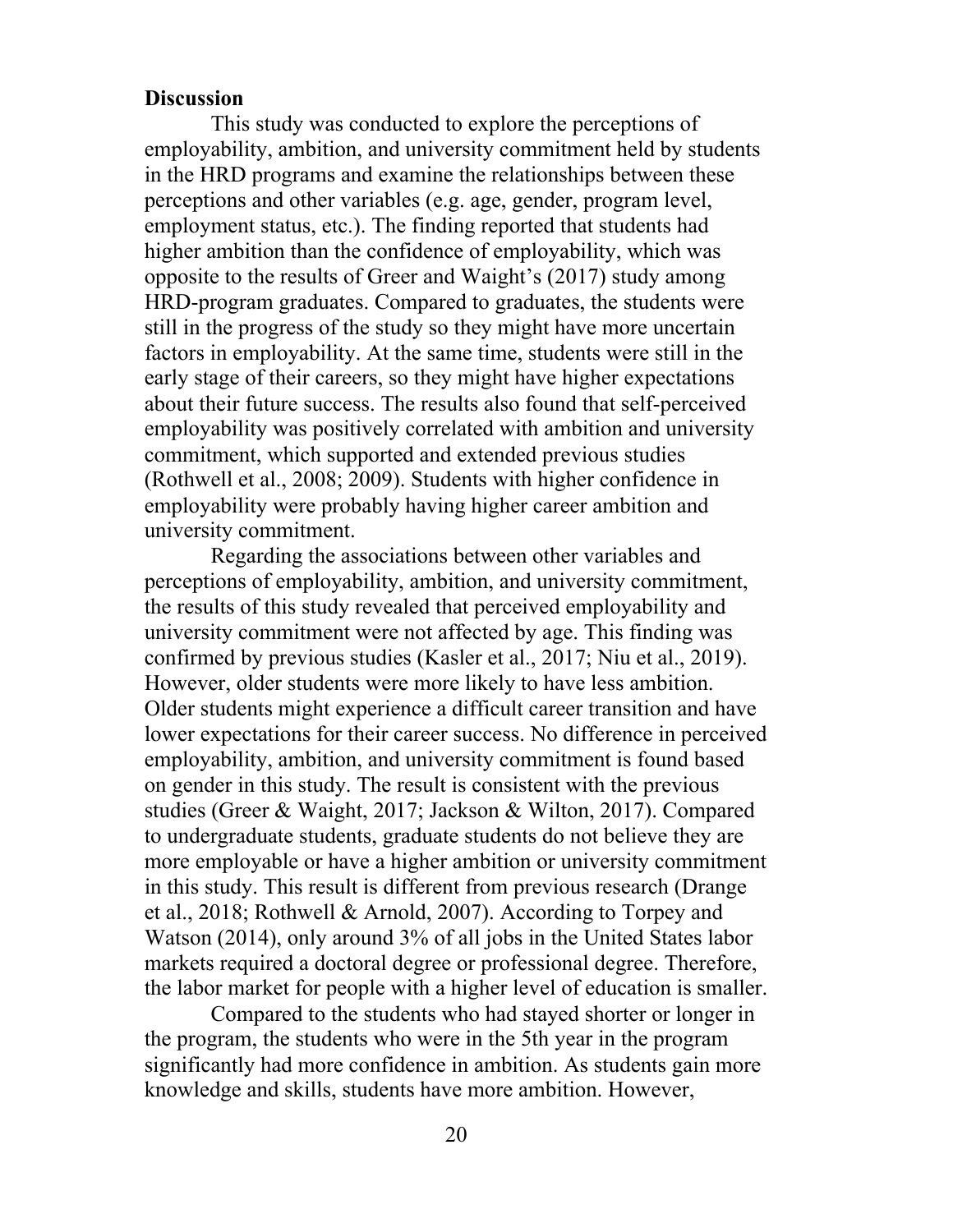students might incur barriers or difficulties in their studying if they used more than five years to complete the program, so they might have less ambition. Those who were employed in full-time positions while enrolled as students had more confidence in their employability, ambition, and university commitment. Being employed during one's studies leads to additional workplace experience, as well as the application of what was being studied (Jackson & Wilton, 2017). As a result, these individuals might develop more hands-on experience in honing relevant skill sets, as well as an enhanced understanding of the applicability of such skills. Additionally, they had more opportunities to develop a professional network. Therefore, they may feel more confident in their employability and ambition.

# **Implications Practical Implications**

The present study has validated the self-perceived employability instrument (Rothwell et al., 2008; 2009) among students in HRD programs. Also, it has identified the perceptions of students' employability and its' factors. Therefore, the results may be useful to faculty, students, researchers, and policy makers in higher education. The study has shown students with full-time jobs were more likely to have higher confidence in employability. It is important for students that could have opportunities to practice their academically-acquired knowledge in the workplace and gain hands-on experience. Therefore, employers and higher education institutes should work together to create more practice opportunities for students. For example, employers could provide more internship opportunities, and higher education institutes should provide more support for their students to obtain the opportunities. Also, more transition training should be offered to prepare students for career/workplace entry and furnish a solid understanding of employers' demands (Ishengoma & Vaaland, 2016). This study provided evidence of the validity of Rothwell et al. (2008; 2009) scale of perceived employability among students in the HRD program. As a result, researchers can be confident of their use in future studies. Also, both enrolled students and potential students can use this instrument to predict their employability, which could help them make careerrelated decisions. For example, enrolled students could use the results of the instrument to decide any efforts they should make to improve their employability. Potential students could use the results to decide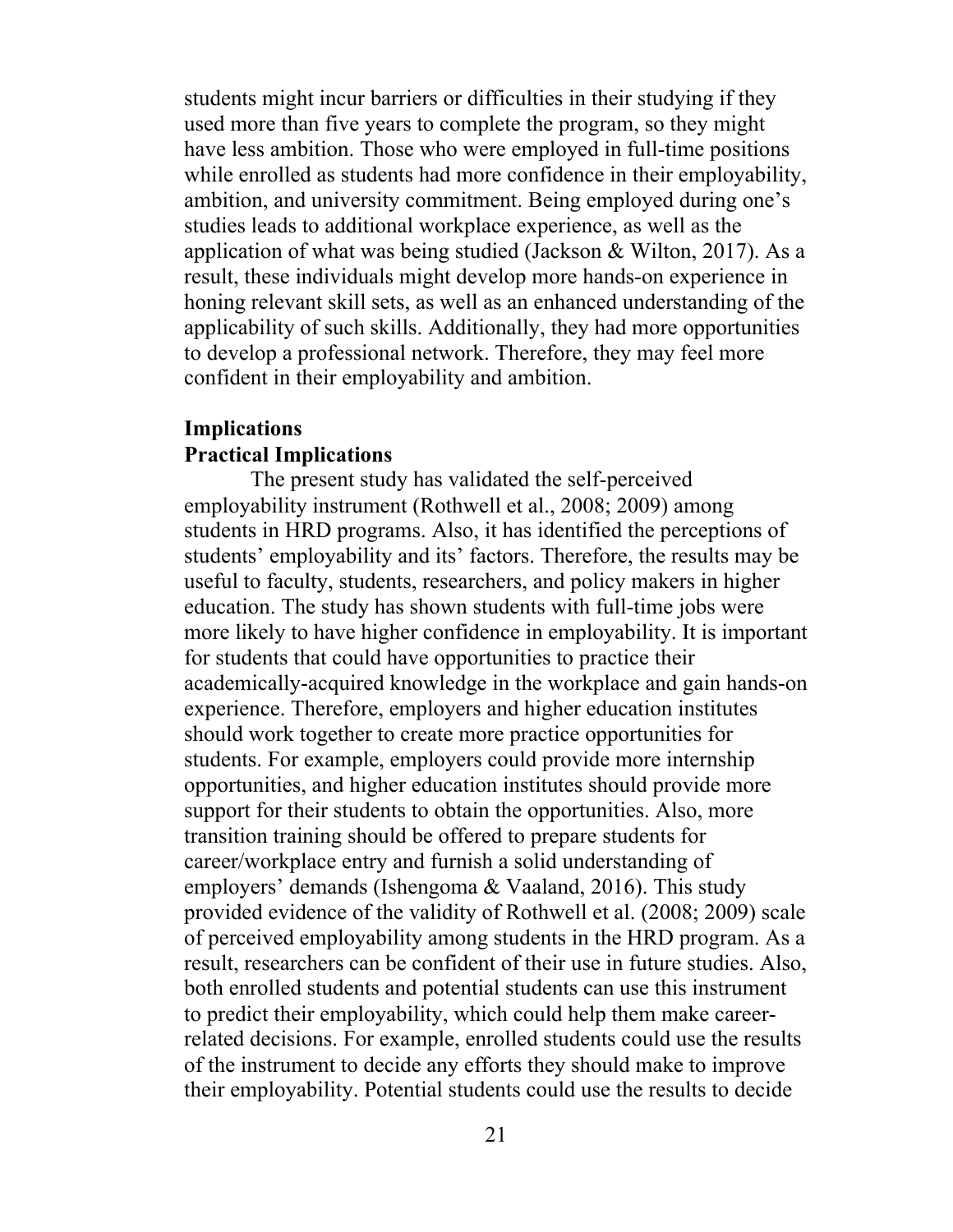if they invest themselves through higher education. Moreover, higher education institutes could use the information to recruit and attract students.

# **Future Research**

The sample size of participants is too small to conduct further analysis, such as confirmatory factor analysis, to verify the construct validity. Future studies should recruit more participants. In addition, this study did not verify the test-retest reliability. Future studies could conduct two waves or enlarge the sample size to enable it to do that. Moreover, the instrument used in this study was a self-report measure, so it may not reflect students' employability realistically. A longitudinal study could be conducted to investigate the students' employment status and career path after graduation. The sample of this study was from only one university, so the findings may be not generalized to students in other universities. Future research could include students across different universities.

It is important to learn the perceived employability of students in the degree programs in higher education institutes, which underlie the quantitative survey responses demonstrated by this study. Therefore, qualitative studies should be conducted to explore what skills or abilities students could obtain or improve, which help them succeed in the workplace. Also, the degree programs could improve their quality after understanding the needs to improve students' employability. Moreover, future studies could explore more variables that influence employability. Also, it is important to learn about employers' perspectives regarding their potential employees' employability.

#### **References**

- Akdere, M., & Conceição, S. C. O. (2009). An assessment of graduate adult education and human resource development programs: A U.S. perspective. *New Horizons in Adult Education and Human Resource Development*, *23*(4), 38–50. https://doi.org/10.1002/nha3.10358
- Ashby, J. S., & Schoon, I. (2010). Career success: The role of teenage career aspirations, ambition value and gender in predicting adult social status and earnings. *Journal of Vocational Behavior*, *77*(3), 350-360. https://doi.org/10.1016/j.jvb.2010.06.006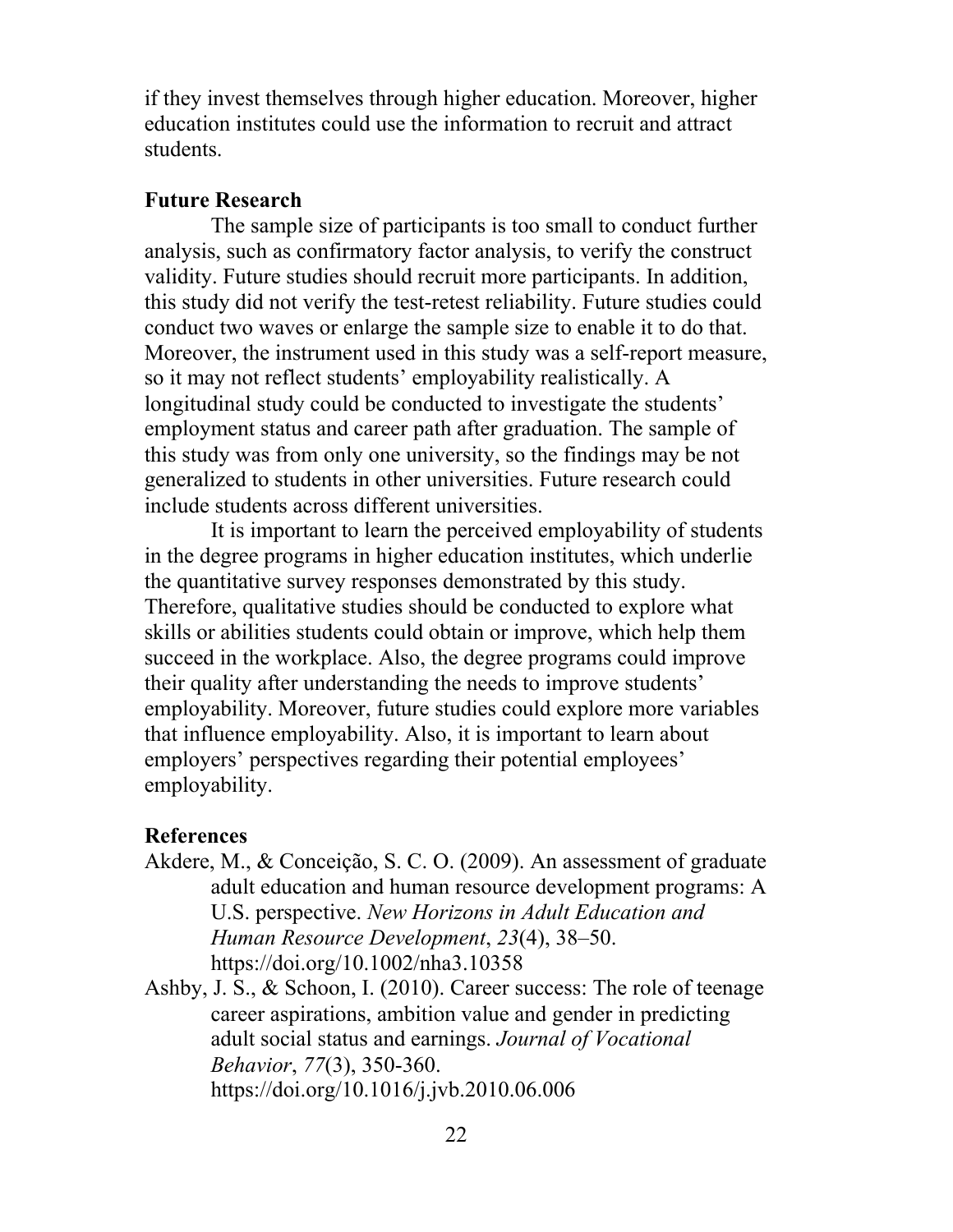- Bagshaw, M. (1996). Creating Employability: how can training and development square the circle between individual and corporate interest? *Industrial and Commercial Training, 28*(1), 16-18.
- Baruch, Y. (2010). Employability: a substitute for loyalty? *Human Resource Development International, 4*(4), 543-566. https://doi.org/10.1080/13678860010024518
- Becker, G. (1993) *Human capital: A theoretical and empirical analysis with special reference to education* (3rd ed.)*.* The University of Chicago Press.

Behson, S. J. (2002). Which Dominates? The relative importance of work–family organizational support and general organizational context on employee outcomes. *Journal of Vocational Behavior*, *61*(1), 53–72. https://doi.org/10.1006/jvbe.2001.1845

- Berntson, E., Sverke, M., & Marklund, S. (2006). Predicting perceived employability: Human capital or labour market opportunities? *Economic and Industrial Democracy, 27*(2), 223-244. https://doi.org/10.1177/0143831X06063098
- Bowers-Brown, T., & Harvey, L. (2004). Are there too many graduates in the UK? *Industry and Higher Education 12,* 243– 254.
- Boye, K., & Grönlund, A. (2018). Workplace skill investments–an early career glass ceiling? Job complexity and wages among young professionals in Sweden. *Work, Employment and Society*, *32*(2), 368-386.
- Bozionelos, N., Kostopoulos, K., Van der Heijden, B., Rousseau, D. M., Bozionelos, G., Hoyland, T., & Mikkelsen, A. (2016). Employability and job performance as links in the relationship between mentoring receipt and career success: A study in SMEs. *Group & organization management*, *41*(2), 135-171.
- Braxton, J. M., Milem, J. F., & Sullivan, A. S. (2000). The influence of active learning on the college student departure process. *Journal of Higher Education, 71*(5), 569–590.
- Brown, P., & Hesketh, A. (2004). *The Mismanagement of talent: Employability and jobs in the knowledge economy.* Oxford University Press.
- Bureau of Labor Statistics. (2018). *Labor force statistics from the current population survey.* https://data.bls.gov/timeseries/LNS12300000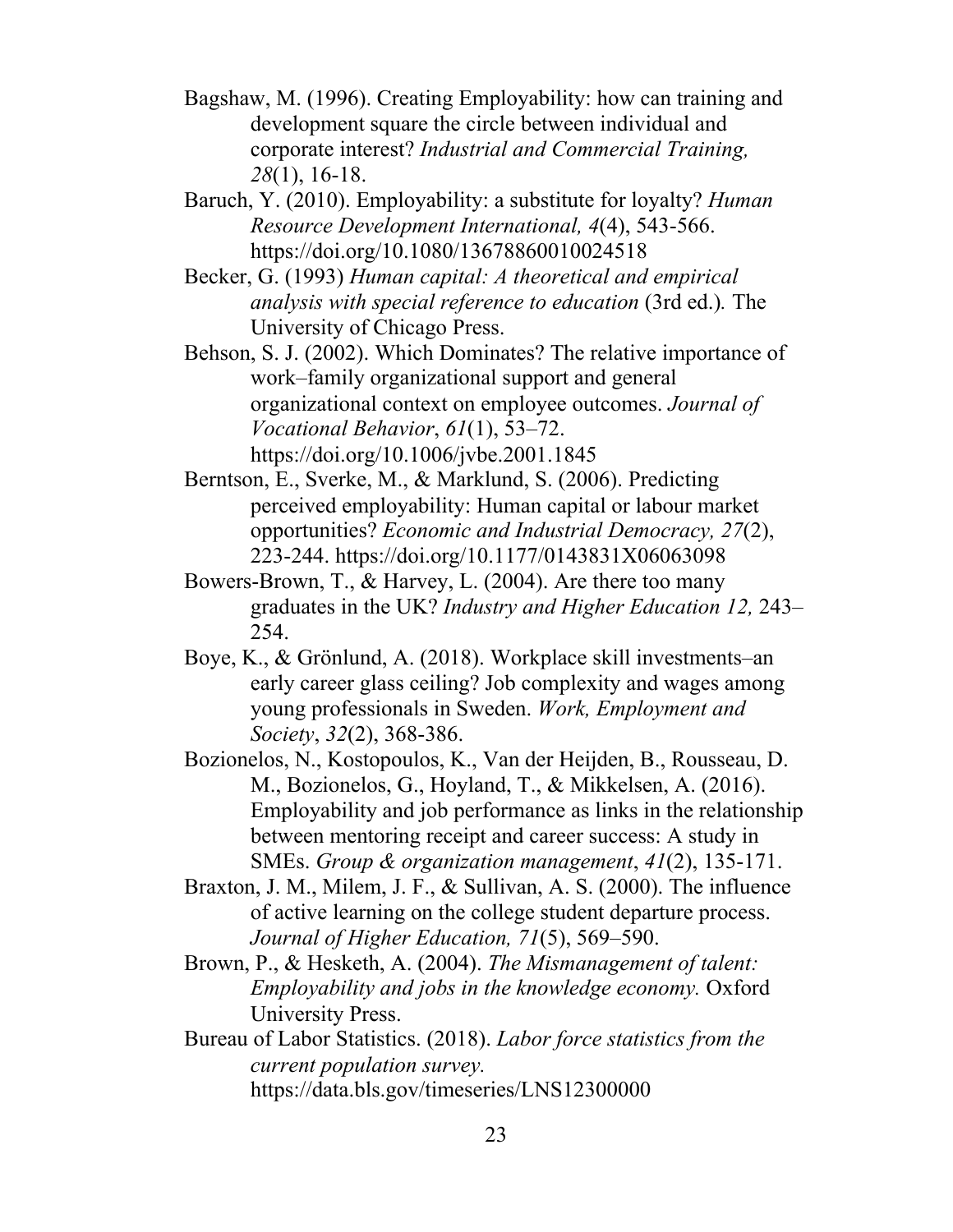- Carlson, D. S. (1999). Personality and role variables as predictors of three forms of work–family conflict. *Journal of Vocational Behavior*, *55*(2), 236–253. https://doi.org/10.1006/jvbe.1999.1680
- Chang, Z. (2009). *An investigation of contextual factors and dispositional characteristics in the career development of Hmong American and Caucasian American college students: A comparison study using a social cognitive career theory perspective* (UMNI No. 3373381) [Doctoral dissertation, University of Minnesota]. ProQuest Dissertations and Theses database.
- Cho, Y., & Zachmeier, A. (2015). HRD educators' views on teaching and learning: An international perspective. *Advances in Developing Human Resources, 17*, 145-161.
- Drange, I., Bernstr $\tilde{A}$  m, V. H., & Mamelund, S.-E. (2018). Are you moving up or falling short? An inquiry of skills-based variation in self-perceived employability among Norwegian employees. *Work, Employment & Society*, *32*(2), 387–406. https://doi.org/10.1177/0950017017749720
- Dwyer, D., Thompson, D. E., & Thompson, C. K. (2013). Adult learners' perceptions of an undergraduate HRD degree completion programme: Reasons for entering, attitudes towards programme and impact of programme. *Assessment & Evaluation in Higher Education*, *38*(2), 131–141. https://doi.org/10.1080/02602938.2011.608906
- Elchardus, M., & Smits, W. (2008). The vanishing flexible: Ambition, self-realization and flexibility in the career perspectives of young Belgian adults. *Work, Employment and Society*, *22*(2), 243-262. https://doi.org/10.1177/0950017008089103
- European Foundation for the Improvement of Living and Working Conditions (2003). *Work time preferences and work-life balance in the EU: Some policy considerations for enhancing for quality of life,* European Foundation for the Improvement of Living and Working Conditions, Dublin.
- Fearn, H. (2008). Makeover Mania. *Times Higher Education, 6,* 39– 43.
- Field, A. (2009). *Discovering statistics using SPSS.* Sage Publications.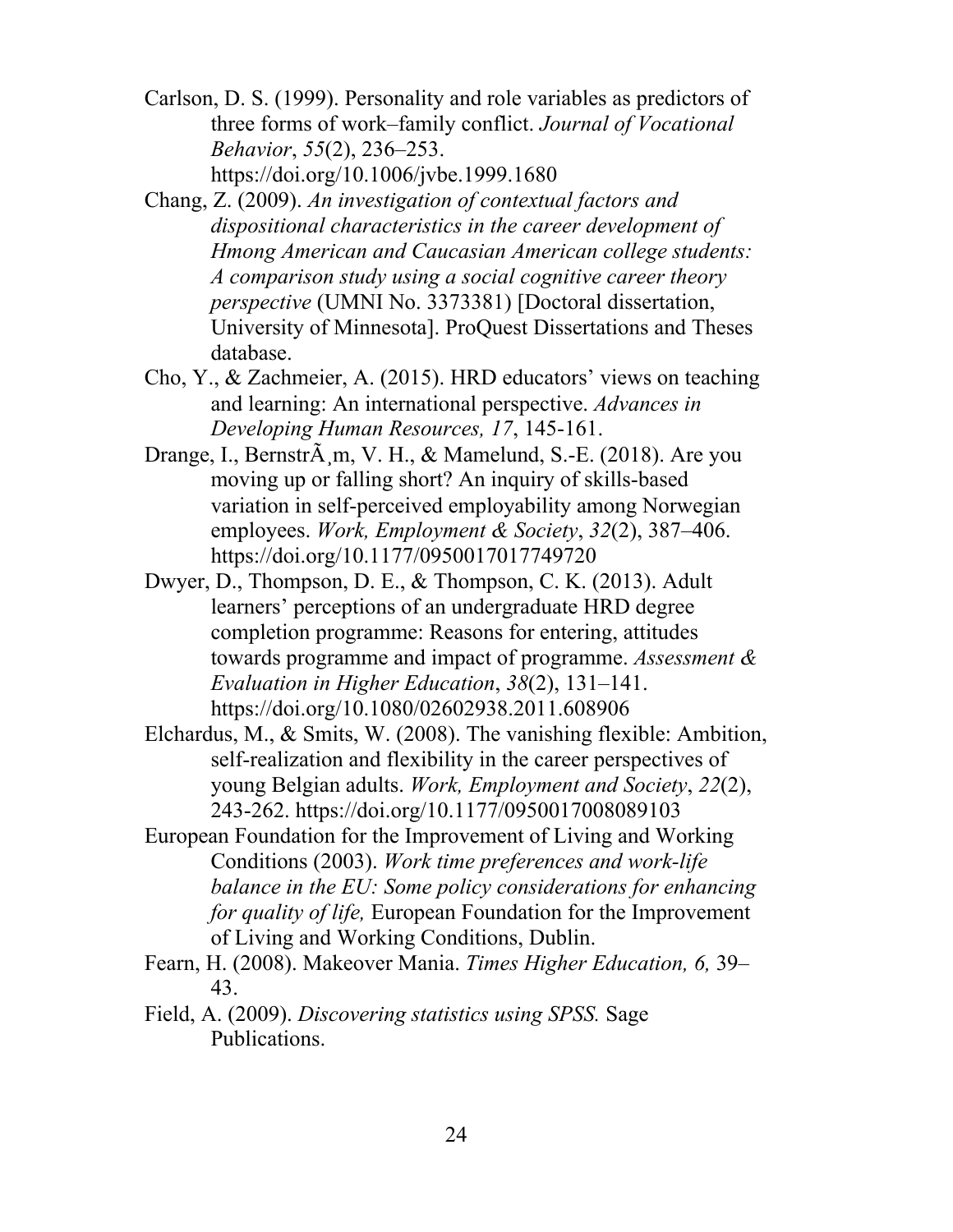- Gliner, J. A., Morgan, G. A., & Leech, N. L. (2011). *Research methods in applied settings: An integrated approach to design and analysis*. Routledge.
- Graunke, S. S., & Woosley, S. A. (2005). An exploration of the factors that affect the academic success of college sophomores. *College Student Journal, 39*, 367–376.
- Greer, T. W., & Collins, J. C. (2017). Leveraging research to advance undergraduate HRD education: An introduction. *Advances in Developing Human Resources*, *19*(2), 115–123. https://doi.org/10.1177/1523422317695200
- Greer, T. W., & Waight, C. L. (2017). The value of an undergraduate HRD degree: An exploratory investigation of perceived employability and career success. *Advances in Developing Human Resources*, *19*(2), 190-206.
- Gunawan, W., Creed, P. A., & Glendon, A. I. (2019). Development and initial validation of a perceived future employability scale for young adults. *Journal of Career Assessment*, *27*(4), 610– 627. https://doi.org/10.1177/1069072718788645
- Heslin, P. A., & Turban, D. B. (2016). Enabling career success as an emergent process. *Organizational Dynamics. 45*(3), 155-164. https://doi.org/10.1016/j.orgdyn.2016.07.001
- Hillage, J. & Pollard, E. (1998), Employability: Developing a framework for policy analysis, *Institute for Employment Studies Research Report RR85*, DfEE.
- Holland, B. (2019). The design and uses of an employability index to evaluate the vertical workforce development process. *New Horizons in Adult Education and Human Resource Development*, *31*(2), 41–59. https://doi.org/10.1002/nha3.20249
- Ishengoma, E., & Vaaland, T. I. (2016). Can university-industry linkages stimulate student employability? *Education+ Training*, *58*(1), 18–44. https://doi.org/10.1108/ET-11-2014- 0137.
- Jackson, D., & Wilton, N. (2017). Perceived employability among undergraduates and the importance of career self-management, work experience and individual characteristics. *Higher Education Research & Development*, *36*(4), 747-762.
- Jacobs, R. L. (2006). Perspectives on adult education, human resource development, and the emergence of workforce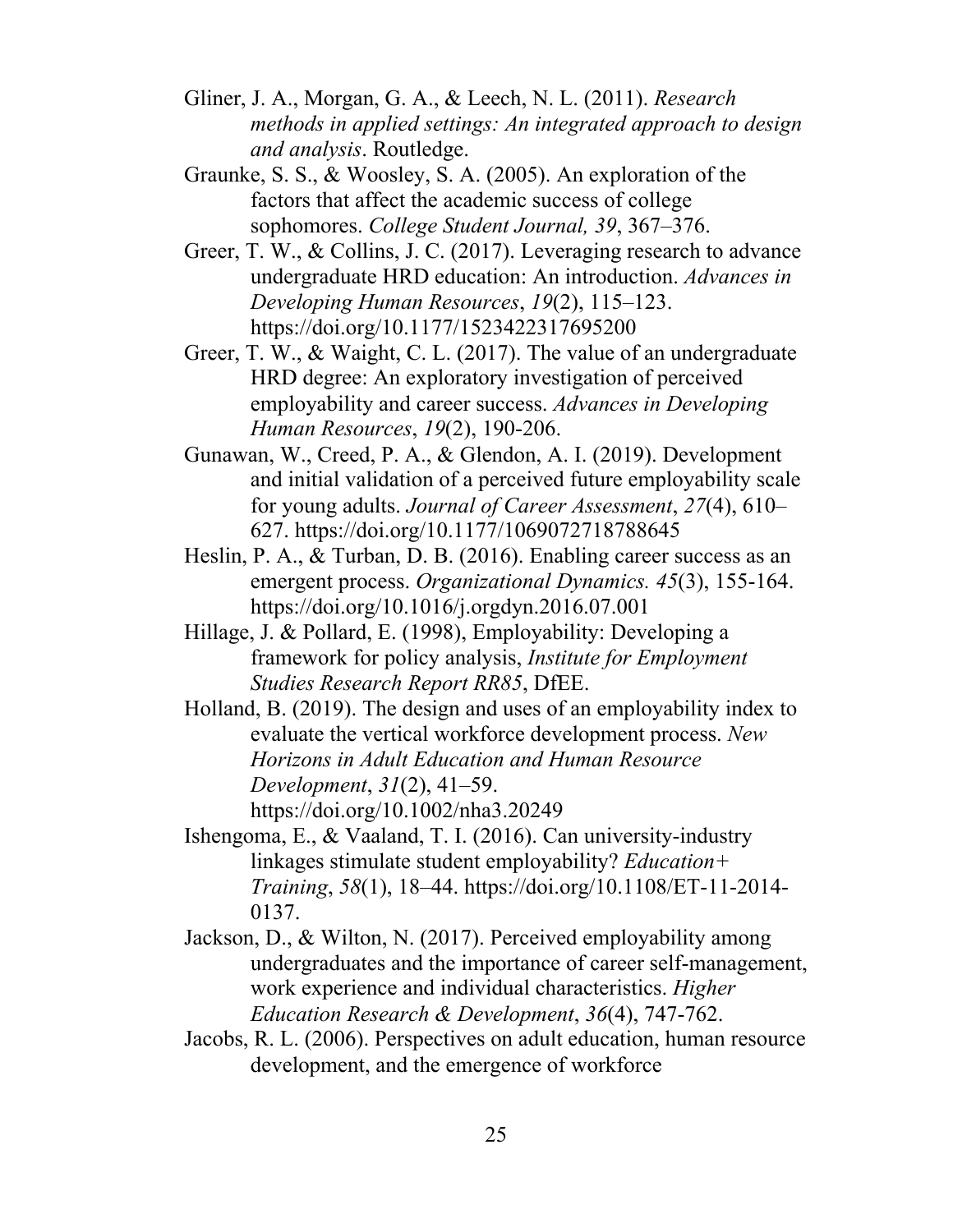development. *New Horizons in Adult Education and Human Resource Development*, *20*(1), 21-31.

- Judge, T. A., & Kammeyer-Mueller, J. D. (2012). On the value of aiming high: The causes and consequences of ambition. *Journal of Applied Psychology*, *97*(4), 758-775. https://doi.org/10.1037/a0028084
- Judge, T. A., Cable, D. M., Boudreau, J. W., & Bretz, R. D. (1995). An empirical investigation of the predictors of executive career success. *Personnel Psychology*, *48*(3), 485–519. https://doi.org/10.1111/j.1744-6570.1995.tb01767.x
- Kasler, J., Zysberg, L., & Harel, N. (2017). Hopes for the future: demographic and personal resources associated with selfperceived employability and actual employment among senior year students. *Journal of Education and Work*, *30*(8), 881-892.
- Kirves, K., Kinnunen, U., & De Cuyper, N. (2014). Contract type, perceived mobility and optimism and antecedents of perceived employability. *Economic and Industrial Democracy, 35*(3), 435–453.
- Kuchinke, K. P. (2002). Passions for excellence: HRD graduate programs at US universities. In *Academy of Human Resource Development proceedings, Baton Rouge, LA*. https://files.eric.ed.gov/fulltext/ED474240.pdf#page=82
- LaHuis, D. M., Hartman, M. J., Hakoyama, S., & Clark, P. C. (2014). Explained variance measures for multilevel models. *Organizational Research Methods, 17,* 433–451. https://doi.org/10.1177/1094428114541701.
- Lane, D., Puri, A., Cleverly, P., Wylie, R., and Rajan, A. (2002). Employability: Bridging the gap between rhetoric and reality. *Second report: Employee's perspective.* Create Consultancy/Professional Development Foundation.
- Lo Presti, A., & Pluviano, S. (2016). Looking for a route in turbulent waters: Employability as a compass for career success. *Organizational Psychology Review*, *6*(2), 192–211. https://doi.org/10.1177/2041386615589398.
- Mason, G., Williams, G., Cranmer, S., & Guile, D. (2003). How much does higher education enhance the employability of graduates? *Higher Education Funding Council for England*.
- Meyer, J. P., & Allen, N. J. (1984). Testing the "side-bet theory" of organizational commitment: Some methodological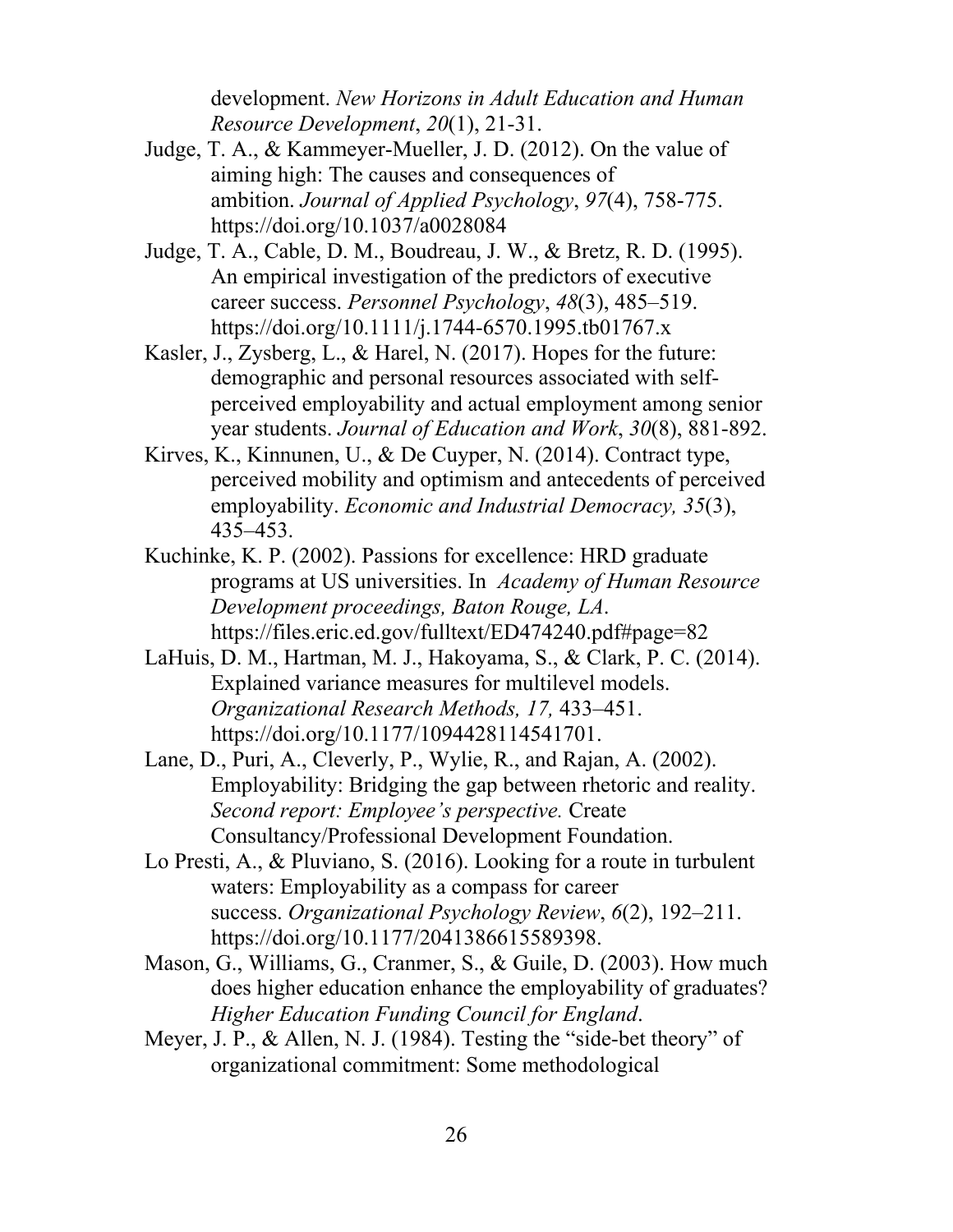considerations. *Journal of Applied Psychology*, *69*(3), 372– 378. https://doi.org/10.1037/0021-9010.69.3.372

- Meyer, J. P., & Allen, N. J. (1991). A three-component conceptualization of organizational commitment. *Human Resource Management Review*, *1*(1), 61–89. https://doi.org/10.1016/1053-4822(91)90011-Z
- Moulton, B. R. (1990). An illustration of a pitfall in estimating the effects of aggregate variables on micro units. *The Review of Economics and Statistics, 72*(2), 334-338.
- Murray, S., & Robinson, H. (2001). Graduates into sales—employer, student and university perspectives. *Education and Training, 43*(3), 139–144.
- Nazar, G., & van der Heijden, B. (2012). Career identity and its impact upon self-perceived employability among Chilean male middle-aged managers. *Human Resource Development International, 15*(2), 141-156.
- Ng, T. W. H., Eby, L. T., Sorensen, K. L., & Feldman, D. C. (2005). Predictors of objective and subjective career success: A metaanalysis. *Personnel Psychology, 58,* 367-408.
- Niu, Y., Hunter-Johnson, Y., Xu, X., & Liu, T. (2019). Self-perceived employability and subjective career success: Graduates of a workforce education and development program. *The Journal of Continuing Higher Education*, *67*(2–3), 55–71. https://doi.org/10.1080/07377363.2019.1660843
- Nora, A., & Cabrera, A. F. (1993). The construct validity of institutional commitment: A confirmatory factor analysis. *Research in Higher Education, 34*(2), 243–262.
- Otto, K., Roe, R., Sobiraj, S., Baluku, M. M., & Garrido Vásquez, M. E. (2017). The impact of career ambition on psychologists' extrinsic and intrinsic career success: The less they want, the more they get. *Career Development International*, *22*(1), 23– 36. https://doi.org/10.1108/CDI-06-2016-0093.
- Qenani, E., MacDougall, N., & Sexton, C. (2014). An empirical study of self-perceived employability: Improving the prospects for student employment success in an uncertain environment. *Active Learning in Higher Education*, *15*(3), 199-213.
- Roberts, P. B. (Ed.). (2015). *Human resource development directory of academic programs in the United States.* The University of Texas at Tyler.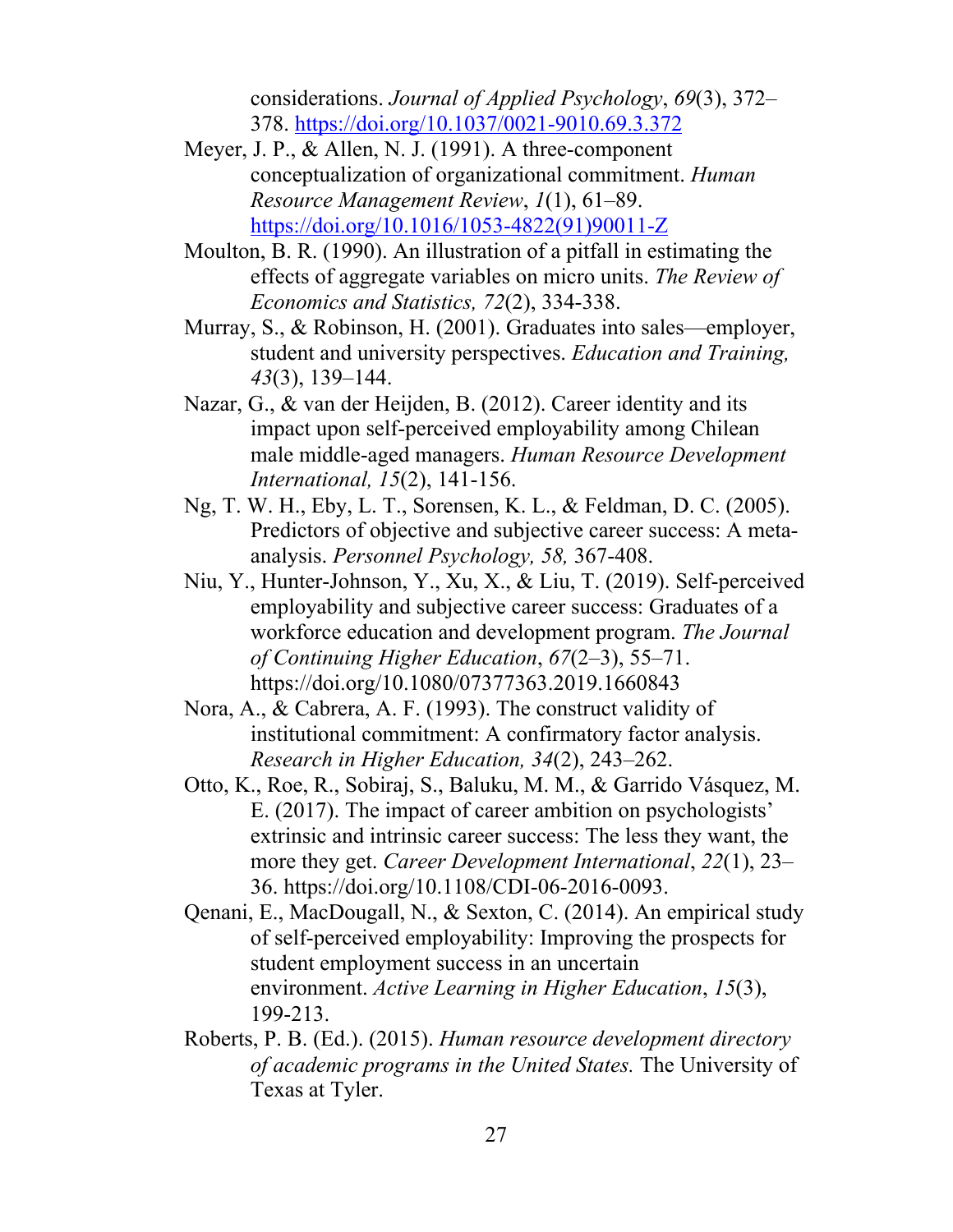- Rothwell, A., & Arnold, J. (2007). Self-perceived employability: Development and validation of a scale. *Personnel Review*, *36*(1), 23–41.
- Rothwell, A., Herbert, I., & Rothwell, F. (2008). Self-perceived employability: Construction and initial validation of a scale for university students. *Journal of Vocational Behavior*, *73*(1), 1-12.
- Rothwell, A., Jewell, S., & Hardie, M. (2009). Self-perceived employability: Investigating the responses of post-graduate students. *Journal of Vocational Behavior*, *75*(2), 152-161. doi: 10.1016/j.jvb.2009.05.002
- Sandler, M. E. (2000). Career decision-making self-efficacy, perceived stress, and an integrated model of student persistence: A structural model of finances, attitudes, behavior and career development. *Research in Higher Education, 41*(5), 537–580.
- Solbrekke, T. D., & Karseth, B. (2006). Professional responsibility -- An issue for higher education? *Higher Education, 52*(1), 95– 119. https://link.springer.com/article/10.1007/s10734-004- 5762-5
- Strauss, L. C., & Volkwein, J. F. (2004). Predictors of student commitment at two-year and four-year institutions. *The Journal of Higher Education*, *75*(2), 203-227. doi: 10.1080/00221546.2004.11778903
- Thang, P. V. M., & Wongsurawat, W. (2016). Enhancing the employability of IT graduates in Vietnam. *Higher Education, Skills and Work-Based Learning*, *6*(2), 146-161.
- Tinto, V. (1987). *Leaving college: Rethinking the causes and cures of student attrition*. University of Chicago Press.
- Van der Heijde, C. M., & Van der Heijden, B. I. (2006). A competence‐based and multidimensional operationalization and measurement of employability. *Human Resource Management*, *45*(3), 449-476.
- Van der Heijden, B. (2002). Prerequisites to guarantee life-long employability. *Personnel Review*, *31*(1), 44-61.
- Vanslambrouck, S., Zhu, C., Pynoo, B., Thomas, V., Lombaerts, K., & Tondeur, J. (2019). An in-depth analysis of adult students in blended environments: Do they regulate their learning in an 'old school' way? *Computers & Education*, *128*, 75-87.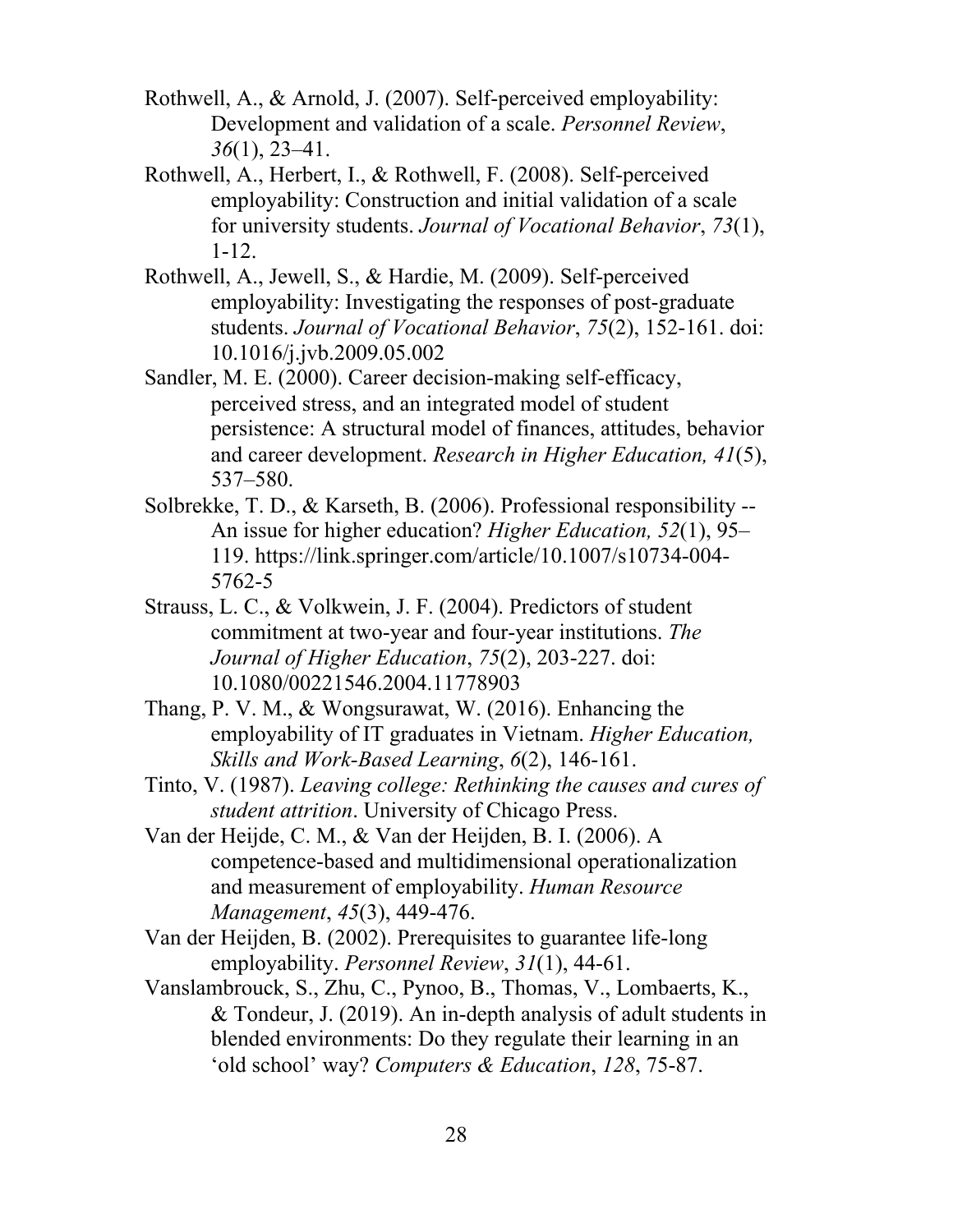- Vargas, R., Sánchez-Queija, M. I., Rothwell, A., & Parra, Á. (2018). Self-perceived employability in Spain. *Education+ Training*, *60*(3), 226-237.
- Verbruggen, M., van Emmerik, H., Van Gils, A., Meng, C., & de Grip, A. (2015). Does early-career underemployment impact future career success? A path dependency perspective. *Journal of Vocational Behavior*, *90*, 101-110.
- Volkwein, J. F., Valle, S., Blose, G. & Zhou,Y. (2000). *A Multi-Campus Study of Academic Performance and Cognitive Growth among Native Freshman, Two-year Transfers, and Four-year Transfers*. Paper presented at the meeting of the Association for Institutional Research Forum, Cincinnati, OH.
- Watkins, K. E., & Marsick, V. J. (2016). Development of academic programs in human resource development in the United States. *Advances in Developing Human Resources*, *18*(4), 467–480. https://doi.org/10.1177/1523422316660967
- Wessel, J. L., Ryan, A., & Oswald, F. L. (2008). The relationship between objective and perceived fit with academic major, adaptability, and major-related outcomes. *Journal of Vocational Behavior, 72*, 363–376.
- Wittekind, A., Raeder, S., & Grote, G. (2010). A longitudinal study of determinants of perceived employability. *Journal of Organizational Behavior*, *31*(4), 566–586. https://doi.org/10.1002/job.646
- Womack, A., Leuty, M. E., Bullock-Yowell, E., & Mandracchia, J. T. (2018). Understanding commitment: Relations between major commitment, satisfaction, involvement, fit, university commitment, and intention to quit. *Journal of Career Development*, *45*(2), 166–182. https://doi.org/10.1177/0894845316676904
- Yorke, M. 2004. Employability in the undergraduate curriculum: Some student perspectives. *European Journal of Education, 39*(4), 409– 27.
- Zachmeier, A., & Cho, Y. (2014). Taking stock of the literature on HRD education*. European Journal of Training and Development, 38*, 347-363.